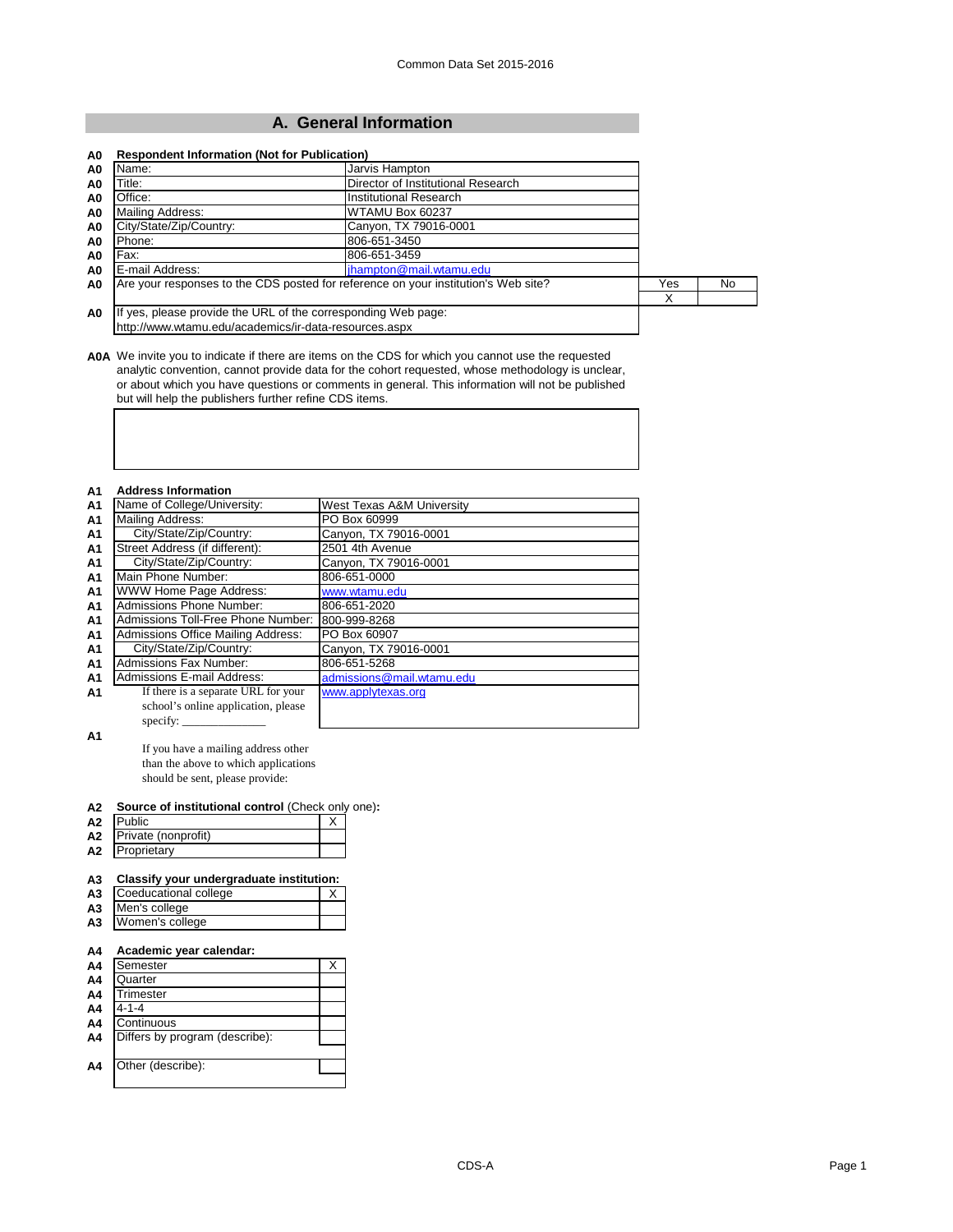| A <sub>5</sub> | Degrees offered by your institution: |   |
|----------------|--------------------------------------|---|
| A <sub>5</sub> | Certificate                          |   |
| A5             | Diploma                              |   |
| A5             | Associate                            |   |
| A5             | Transfer Associate                   |   |
| A5             | <b>Terminal Associate</b>            |   |
| A5             | Bachelor's                           | X |
| A <sub>5</sub> | Postbachelor's certificate           |   |
| A5             | Master's                             | X |
| A <sub>5</sub> | Post-master's certificate            |   |
| A5             | Doctoral degree                      | x |
|                | research/scholarship                 |   |
| A <sub>5</sub> | Doctoral degree -                    |   |
|                | professional practice                |   |
| А5             | Doctoral degree -- other             |   |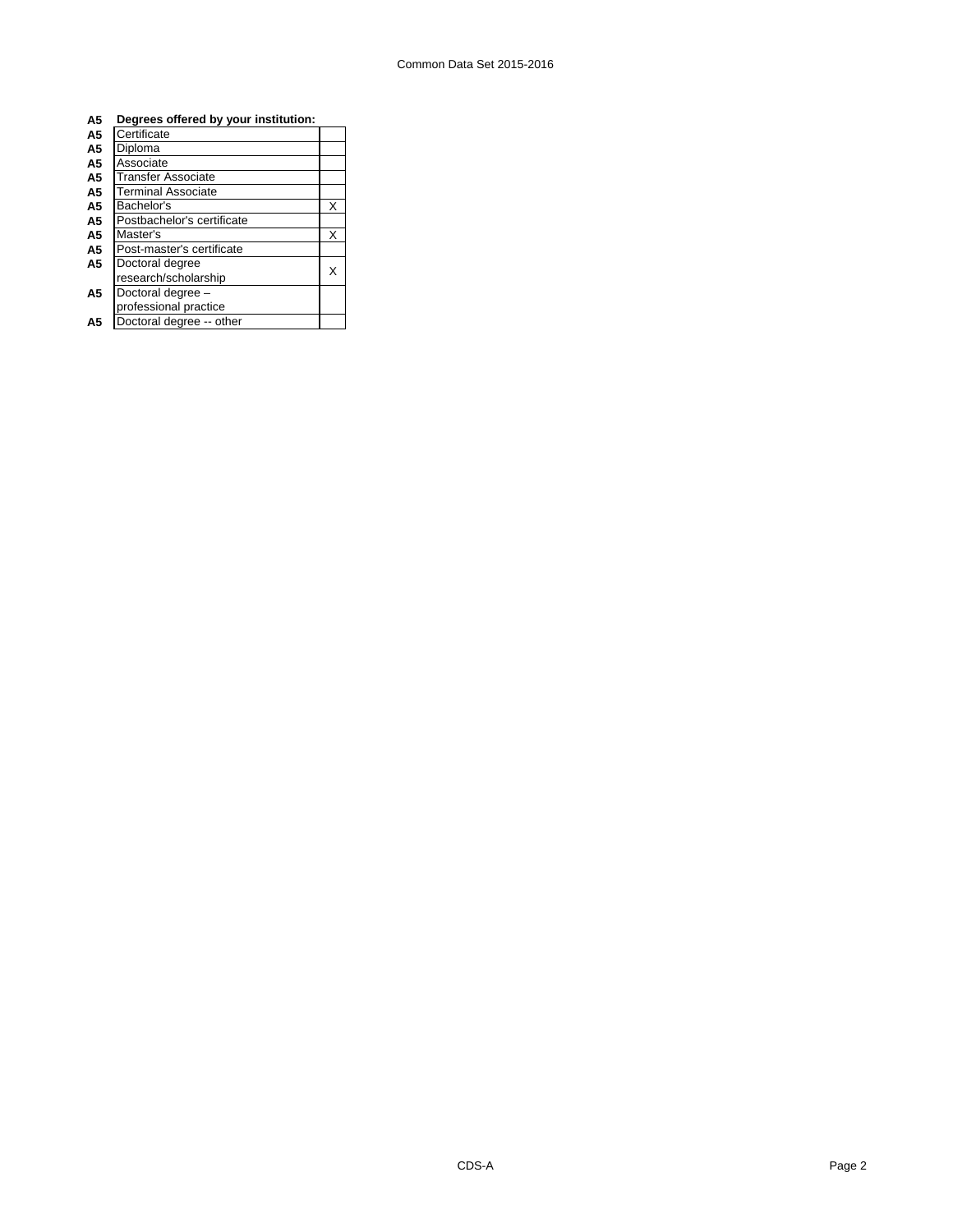# **B. ENROLLMENT AND PERSISTENCE**

**B1 Institutional Enrollment - Men and Women Provide numbers of students for each of the following categories as of the institution's official fall reporting date or as of October 15, 2015. Note: Report students formerly designated as "first professional" in the graduate cells.**

| <b>B1</b> |                                   | <b>FULL-TIME</b> |       | <b>PART-TIME</b> |       |
|-----------|-----------------------------------|------------------|-------|------------------|-------|
| <b>B1</b> |                                   | Men              | Women | Men              | Women |
| <b>B1</b> | <b>Undergraduates</b>             |                  |       |                  |       |
| <b>B1</b> | Degree-seeking, first-time        |                  |       |                  |       |
|           | freshmen                          | 624              | 758   | 25               | 18    |
| <b>B1</b> | Other first-year, degree-seeking  | 143              | 136   | 30               | 33    |
| <b>B1</b> | All other degree-seeking          | 1,749            | 2,255 | 664              | 818   |
| <b>B1</b> | Total degree-seeking              | 2,516            | 3,149 | 719              | 869   |
| <b>B1</b> | All other undergraduates enrolled |                  |       |                  |       |
|           | in credit courses                 | 10               | 6     | 4                | 6     |
| <b>B1</b> | Total undergraduates              | 2,526            | 3,155 | 723              | 875   |
| <b>B1</b> | Graduate                          |                  |       |                  |       |
| <b>B1</b> | Degree-seeking, first-time        | 254              | 345   | 632              | 784   |
| <b>B1</b> | All other degree-seeking          | 38               | 47    | 23               | 30    |
| <b>B1</b> | All other graduates enrolled in   |                  |       |                  |       |
|           | credit courses                    |                  | 5     | 24               | 29    |
| <b>B1</b> | Total graduate                    | 293              | 397   | 679              | 843   |
| <b>B1</b> | Total all undergraduates          |                  |       |                  | 7,279 |
| <b>B1</b> | Total all graduate                |                  |       |                  | 2,212 |
| <b>B1</b> | <b>GRAND TOTAL ALL STUDENTS</b>   |                  |       |                  | 9,491 |

**B2 Enrollment by Racial/Ethnic Category. Provide numbers of undergraduate students for each of the following categories as of the institution's official fall reporting date or as of October 15, 2015. Include international students only in the category "Nonresident aliens." Complete the "Total Undergraduates" column only if you cannot provide data for the first two columns. Report as your institution reports to IPEDS: persons who are Hispanic should be reported only on the Hispanic line, not under any race, and persons who are non-Hispanic multi-racial should be reported only under "Two or more races."** 

| <b>B2</b> |                                                 | Degree-Seeking<br>First-Time<br><b>First Year</b> | Degree-Seeking<br>Undergraduates<br>(include first-time<br>first-year) | Total<br>Undergraduates<br>(both degree- and<br>non-degree-<br>seeking) |
|-----------|-------------------------------------------------|---------------------------------------------------|------------------------------------------------------------------------|-------------------------------------------------------------------------|
| <b>B2</b> | Nonresident aliens                              | 15                                                | 123                                                                    | 138                                                                     |
| <b>B2</b> | Hispanic/Latino                                 | 424                                               | 1.923                                                                  | 1,925                                                                   |
| <b>B2</b> | Black or African American, non-Hispanic         | 85                                                | 404                                                                    | 404                                                                     |
| <b>B2</b> | White, non-Hispanic                             | 811                                               | 4,356                                                                  | 4,364                                                                   |
| <b>B2</b> | American Indian or Alaska Native, non-Hispanic  | 6                                                 | 37                                                                     | 37                                                                      |
| <b>B2</b> | Asian, non-Hispanic                             | 21                                                | 105                                                                    | 105                                                                     |
| <b>B2</b> | Native Hawaiian or other Pacific Islander, non- |                                                   |                                                                        |                                                                         |
|           | Hispanic                                        |                                                   | 9                                                                      | 9                                                                       |
| <b>B2</b> | Two or more races, non-Hispanic                 | 38                                                | 162                                                                    | 162                                                                     |
| <b>B2</b> | Race and/or ethnicity unknown                   | 24                                                | 134                                                                    | 135                                                                     |
| <b>B2</b> | <b>TOTAL</b>                                    | 1.425                                             | 7.253                                                                  | 7.279                                                                   |

### **Persistence**

#### **B3 Number of degrees awarded from July 1, 2014 to June 30, 2015**

| <b>B3</b> | Certificate/diploma             |      |
|-----------|---------------------------------|------|
| <b>B3</b> | Associate degrees               |      |
| <b>B3</b> | Bachelor's degrees              | 1423 |
| <b>B3</b> | Postbachelor's certificates     |      |
| <b>B3</b> | Master's degrees                | 452  |
| <b>B3</b> | Post-Master's certificates      |      |
| <b>B3</b> | Doctoral degrees -              |      |
|           | research/scholarship            | 2    |
| <b>B3</b> | Doctoral degrees - professional |      |
|           | practice                        |      |
| B3        | Doctoral degrees - other        |      |

## **Graduation Rates**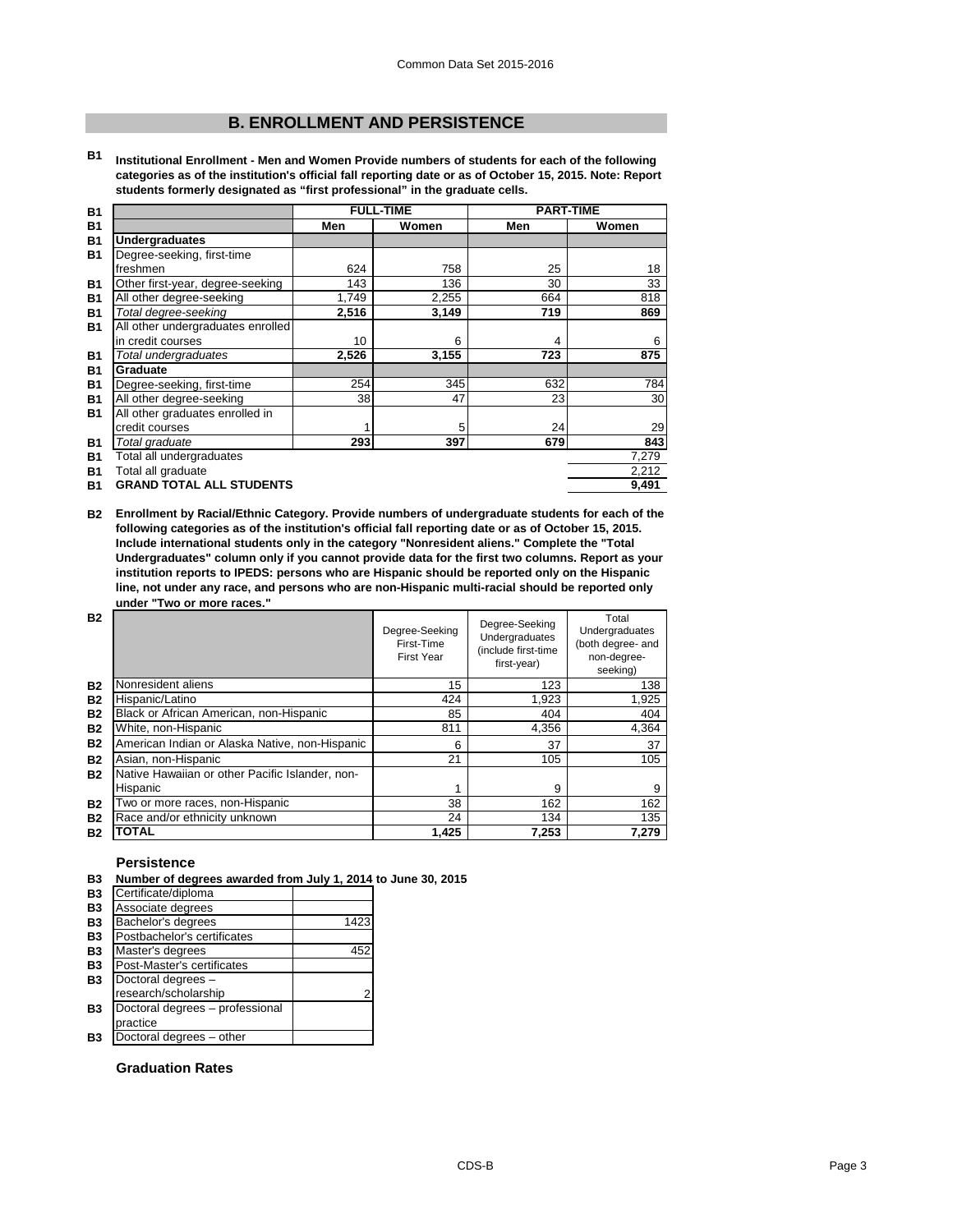The items in this section correspond to data elements collected by the IPEDS Web-based Data Collection System's Graduation Rate Survey (GRS). For complete instructions and definitions of data elements, see the IPEDS GRS instructions and glossary on the 2015 Web-based survey.

## **For Bachelor's or Equivalent Programs**

Please provide data for the Fall 2009 cohort if available. If Fall 2009 cohort data are not available, provide data for the Fall 2008 cohort.

#### *Fall 2009 Cohort*

Report for the cohort of full-time first-time bachelor's (or equivalent) degree-seeking undergraduate students who entered in Fall 2009. Include in the cohort those who entered your institution during the summer term preceding Fall 2009.

| B4         | Initial 2009 cohort of first-time, full-time bachelor's (or equivalent) degree-seeking<br>undergraduate students; total all students:                                                                                                                                           | 1,193 |
|------------|---------------------------------------------------------------------------------------------------------------------------------------------------------------------------------------------------------------------------------------------------------------------------------|-------|
| <b>B5</b>  | Of the initial 2009 cohort, how many did not persist and did not graduate for the<br>following reasons: death, permanent disability, service in the armed forces, foreign<br>aid service of the federal government, or official church missions; total allowable<br>exclusions: | U     |
| <b>B6</b>  | Final 2009 cohort, after adjusting for allowable exclusions: (subtract question B5 from<br>question B4)                                                                                                                                                                         | 1,193 |
| <b>B7</b>  | Of the initial 2009 cohort, how many completed the program in four years or less (by<br>August 31, 2013):                                                                                                                                                                       | 263   |
| <b>B8</b>  | Of the initial 2009 cohort, how many completed the program in more than four years<br>but in five years or less (after August 31, 2013 and by August 31, 2014):                                                                                                                 | 180   |
| <b>B9</b>  | Of the initial 2009 cohort, how many completed the program in more than five years<br>but in six years or less (after August 31, 2014 and by August 31, 2015):                                                                                                                  | 69    |
| <b>B10</b> | Total graduating within six years (sum of questions B7, B8, and B9):                                                                                                                                                                                                            | 512   |
|            | <b>B11</b> Six-year graduation rate for 2009 cohort (question B10 divided by question B6):                                                                                                                                                                                      | 43%   |

## *Fall 2008 Cohort*

Report for the cohort of full-time first-time bachelor's (or equivalent) degree-seeking undergraduate students who entered in Fall 2008. Include in the cohort those who entered your institution during the summer term preceding Fall 2008.

| B4         | Initial 2008 cohort of first-time, full-time bachelor's (or equivalent) degree-seeking<br>undergraduate students; total all students:                                                                                                                                           | 1,149 |
|------------|---------------------------------------------------------------------------------------------------------------------------------------------------------------------------------------------------------------------------------------------------------------------------------|-------|
| <b>B5</b>  | Of the initial 2008 cohort, how many did not persist and did not graduate for the<br>following reasons: death, permanent disability, service in the armed forces, foreign<br>aid service of the federal government, or official church missions; total allowable<br>exclusions: | O     |
| <b>B6</b>  | Final 2008 cohort, after adjusting for allowable exclusions: (subtract question B5 from<br>question B4)                                                                                                                                                                         | 1,149 |
| <b>B7</b>  | Of the initial 2008 cohort, how many completed the program in four years or less (by<br>August 31, 2012):                                                                                                                                                                       | 259   |
| <b>B8</b>  | Of the initial 2008 cohort, how many completed the program in more than four years<br>but in five years or less (after August 31, 2012 and by August 31, 2013):                                                                                                                 | 144   |
| <b>B</b> 9 | Of the initial 2008 cohort, how many completed the program in more than five years<br>but in six years or less (after August 31, 2013 and by August 31, 2014):                                                                                                                  | 62    |
| <b>B10</b> | Total graduating within six years (sum of questions B7, B8, and B9):                                                                                                                                                                                                            | 465   |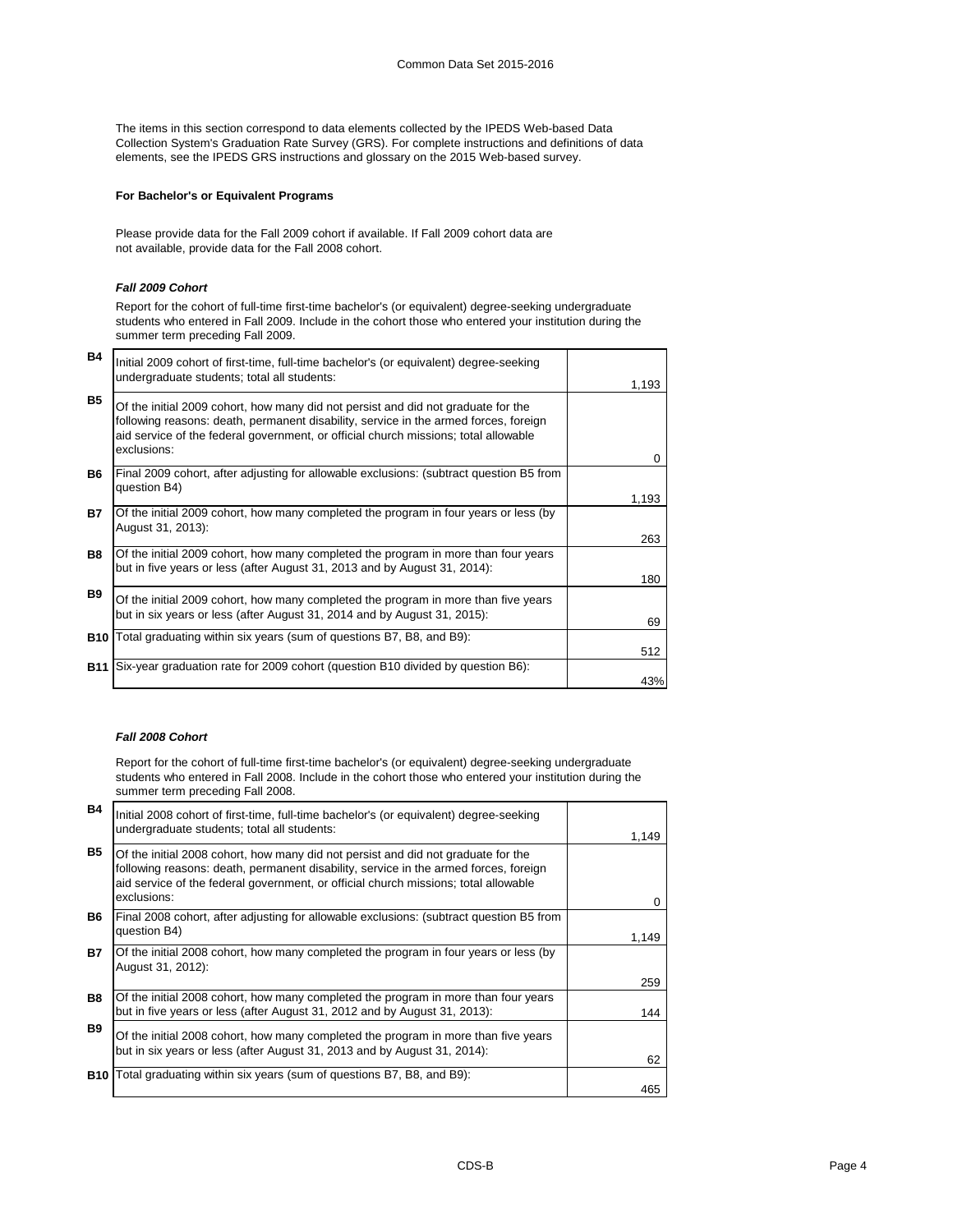**B11** Six-year graduation rate for 2008 cohort (question B10 divided by question B6): 40%

#### **For Two-Year Institutions**

Please provide data for the 2012 cohort if available. If 2012 cohort data are not available, provide data for the 2011 cohort.

#### *2012 Cohort*

|            | <b>B12</b> Initial 2012 cohort, total of first-time, full-time degree/certificate-seeking students:                                                                                                                                                                                        |  |
|------------|--------------------------------------------------------------------------------------------------------------------------------------------------------------------------------------------------------------------------------------------------------------------------------------------|--|
|            | <b>B13</b> Of the initial 2012 cohort, how many did not persist and did not graduate for the<br>following reasons: death, permanent disability, service in the armed forces, foreign<br>aid service of the federal government, or official church missions; total allowable<br>exclusions: |  |
|            | <b>B14</b> Final 2012 cohort, after adjusting for allowable exclusions (Subtract question B13<br>from question B12):                                                                                                                                                                       |  |
|            | <b>B15</b> Completers of programs of less than two years duration (total):                                                                                                                                                                                                                 |  |
|            | <b>B16</b> Completers of programs of less than two years within 150 percent of normal time:                                                                                                                                                                                                |  |
|            | <b>B17</b> Completers of programs of at least two but less than four years (total):                                                                                                                                                                                                        |  |
|            | <b>B18</b> Completers of programs of at least two but less than four-years within 150 percent of<br>normal time:                                                                                                                                                                           |  |
| <b>B19</b> | Total transfers-out (within three years) to other institutions:                                                                                                                                                                                                                            |  |
| <b>B20</b> | Total transfers to two-year institutions:                                                                                                                                                                                                                                                  |  |
|            | <b>B21</b> Total transfers to four-year institutions:                                                                                                                                                                                                                                      |  |

#### *2011 Cohort*

| <b>B12</b> Initial 2011 cohort, total of first-time, full-time degree/certificate-seeking students:                                                                                                                                                                                        |  |
|--------------------------------------------------------------------------------------------------------------------------------------------------------------------------------------------------------------------------------------------------------------------------------------------|--|
| <b>B13</b> Of the initial 2011 cohort, how many did not persist and did not graduate for the<br>following reasons: death, permanent disability, service in the armed forces, foreign<br>aid service of the federal government, or official church missions; total allowable<br>exclusions: |  |
| <b>B14</b> Final 2011 cohort, after adjusting for allowable exclusions (Subtract question B13<br>from question B12):                                                                                                                                                                       |  |
| <b>B15</b> Completers of programs of less than two years duration (total):                                                                                                                                                                                                                 |  |
| <b>B16</b> Completers of programs of less than two years within 150 percent of normal time:                                                                                                                                                                                                |  |
| <b>B17</b> Completers of programs of at least two but less than four years (total):                                                                                                                                                                                                        |  |
| <b>B18</b> Completers of programs of at least two but less than four-years within 150 percent of                                                                                                                                                                                           |  |
| normal time:                                                                                                                                                                                                                                                                               |  |
| <b>B19</b> Total transfers-out (within three years) to other institutions:                                                                                                                                                                                                                 |  |
| <b>B20</b> Total transfers to two-year institutions:                                                                                                                                                                                                                                       |  |
| <b>B21</b> Total transfers to four-year institutions:                                                                                                                                                                                                                                      |  |

#### **Retention Rates**

Report for the cohort of all full-time, first-time bachelor's (or equivalent) degree-seeking undergraduate students who entered in Fall 2014 (or the preceding summer term). The initial cohort may be adjusted for students who departed for the following reasons: death, permanent disability, service in the armed forces, foreign aid service of the federal government or official church missions. No other adjustments to the initial cohort should be made.

| <b>B22</b> For the cohort of all full-time bachelor's (or equivalent) degree-seeking undergraduate |        |
|----------------------------------------------------------------------------------------------------|--------|
| students who entered your institution as freshmen in Fall 2014 (or the preceding                   |        |
| summer term), what percentage was enrolled at your institution as of the date your                 |        |
| linstitution calculates its official enrollment in Fall 2015?                                      |        |
|                                                                                                    | 63.60% |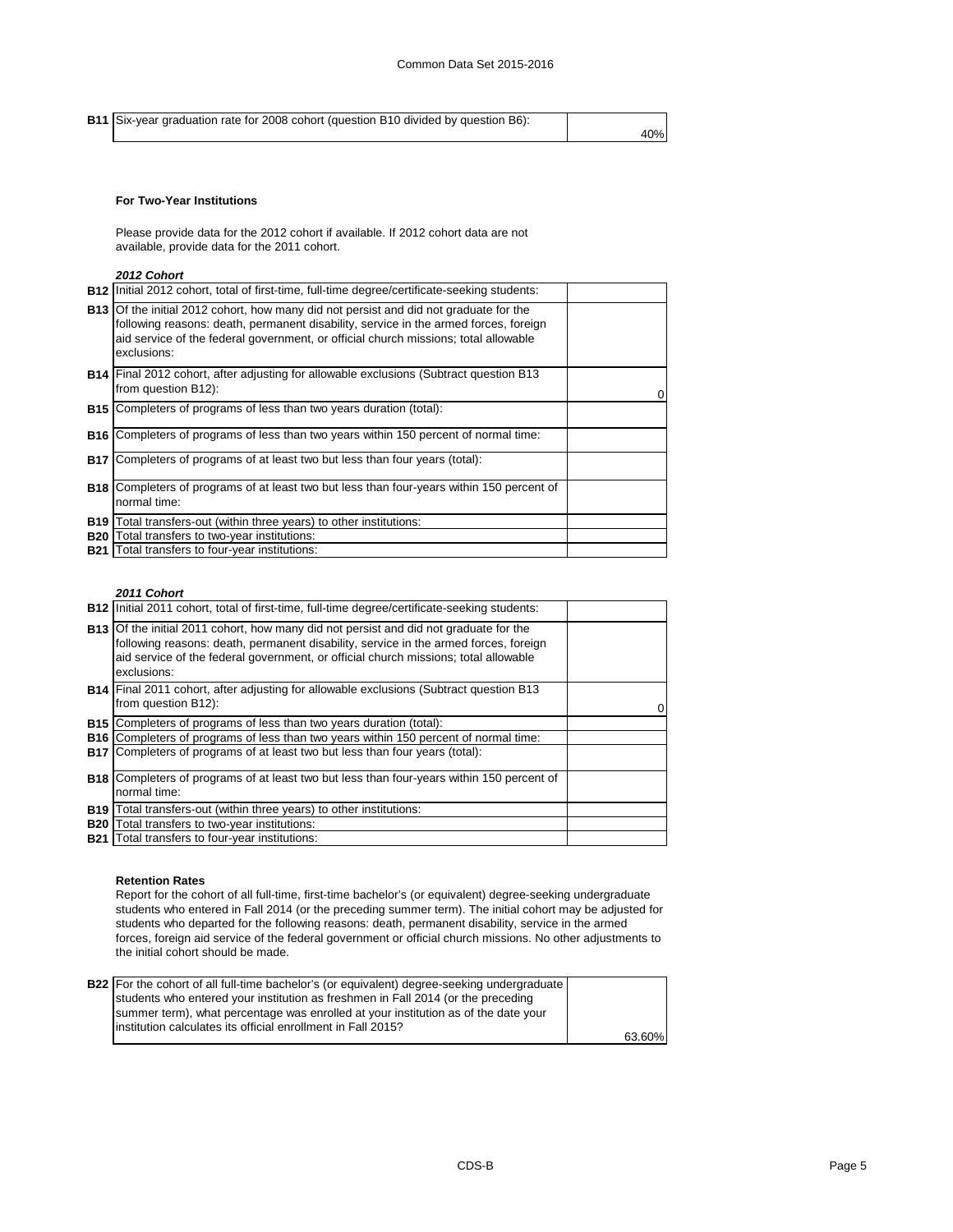## **C. FIRST-TIME, FIRST-YEAR (FRESHMAN) ADMISSION**

#### **Applications**

**C1 First-time, first-year, (freshmen) students: Provide the number of degree-seeking, first-time, firstyear students who applied, were admitted, and enrolled (full- or part-time) in Fall 2015. Include early decision, early action, and students who began studies during summer in this cohort. Applicants should include only those students who fulfilled the requirements for consideration for admission (i.e., who completed actionable applications) and who have been notified of one of the following actions: admission, nonadmission, placement on waiting list, or application withdrawn (by applicant or institution). Admitted applicants should include wait-listed students** 

| C1             | otal first-time, first-year (freshman) men who applied                | 2476 |
|----------------|-----------------------------------------------------------------------|------|
| C <sub>1</sub> | Total first-time, first-year (freshman) women who applied             | 3081 |
|                |                                                                       |      |
| C <sub>1</sub> | Total first-time, first-year (freshman) men who were admitted         | 1653 |
| C <sub>1</sub> | Total first-time, first-year (freshman) women who were admitted       | 2064 |
|                |                                                                       |      |
| C <sub>1</sub> | Total full-time, first-time, first-year (freshman) men who enrolled   | 624  |
| C <sub>1</sub> | Total part-time, first-time, first-year (freshman) men who enrolled   | 25   |
|                |                                                                       |      |
| C <sub>1</sub> | Total full-time, first-time, first-year (freshman) women who enrolled | 758  |
| C <sub>1</sub> | Total part-time, first-time, first-year (freshman) women who enrolled | 18   |
|                |                                                                       |      |

#### **C2 Freshman wait-listed students (students who met admission requirements but whose final admission was contingent on space availability)**

|        |                                                                                | es: | NO |
|--------|--------------------------------------------------------------------------------|-----|----|
| $\sim$ | list?<br>have a policy of placing students on a waiting<br>vou                 |     |    |
| co     | place applier the questions below for Fall 2015 admissions:<br>$H \cup \Omega$ |     |    |

- **C2**  $\epsilon$  answer the questions below for Fall 2015 admissions:
- **C2 C2** Number of qualified applicants offered a place on waiting list
- Number accepting a place on the waiting list
- **C2** Number of wait-listed students admitted **C2** Is your waiting list ranked?
- 
- **C2** If yes, do you release that information to students? **C2** Do you release that information to school counselors?

#### **Admission Requirements**

#### **C3 High school completion requirement**

| High school diploma is required and GED is<br>accepted |          |
|--------------------------------------------------------|----------|
| High school diploma is required and GED is not         |          |
|                                                        |          |
| High school diploma or equivalent is not required      |          |
|                                                        | accepted |

#### **C4 Does your institution require or recommend a general college-preparatory program for degreeseeking students?**

| C4 Require                       |  |
|----------------------------------|--|
| C4 Recommend                     |  |
| C4 Neither require nor recommend |  |
|                                  |  |

#### **C5 Distribution of high school units required and/or recommended.** Specify the distribution of academic high school course units required and/or recommended of all or most degree-seeking students using Carnegie units (one unit equals one year of study or its equivalent). If you use a different system for calculating units, please convert.

| C <sub>5</sub> |                              | <b>Units</b> | <b>Units</b> |
|----------------|------------------------------|--------------|--------------|
|                |                              | Required     | Recommended  |
| C <sub>5</sub> | Total academic units         | 26           |              |
| C <sub>5</sub> | English                      | 4            |              |
| C <sub>5</sub> | <b>Mathematics</b>           | 4            |              |
| C <sub>5</sub> | Science                      | 4            |              |
| C <sub>5</sub> | Of these, units that must be |              |              |
|                | lab                          |              |              |
| C5             | Foreign language             | 2            |              |
| C <sub>5</sub> | Social studies               | 4            |              |
| C5             | History                      |              |              |
| C5             | Academic electives           | 6            |              |
| C5             | <b>Computer Science</b>      |              |              |
| C <sub>5</sub> | Visual/Performing Arts       |              |              |
|                |                              |              |              |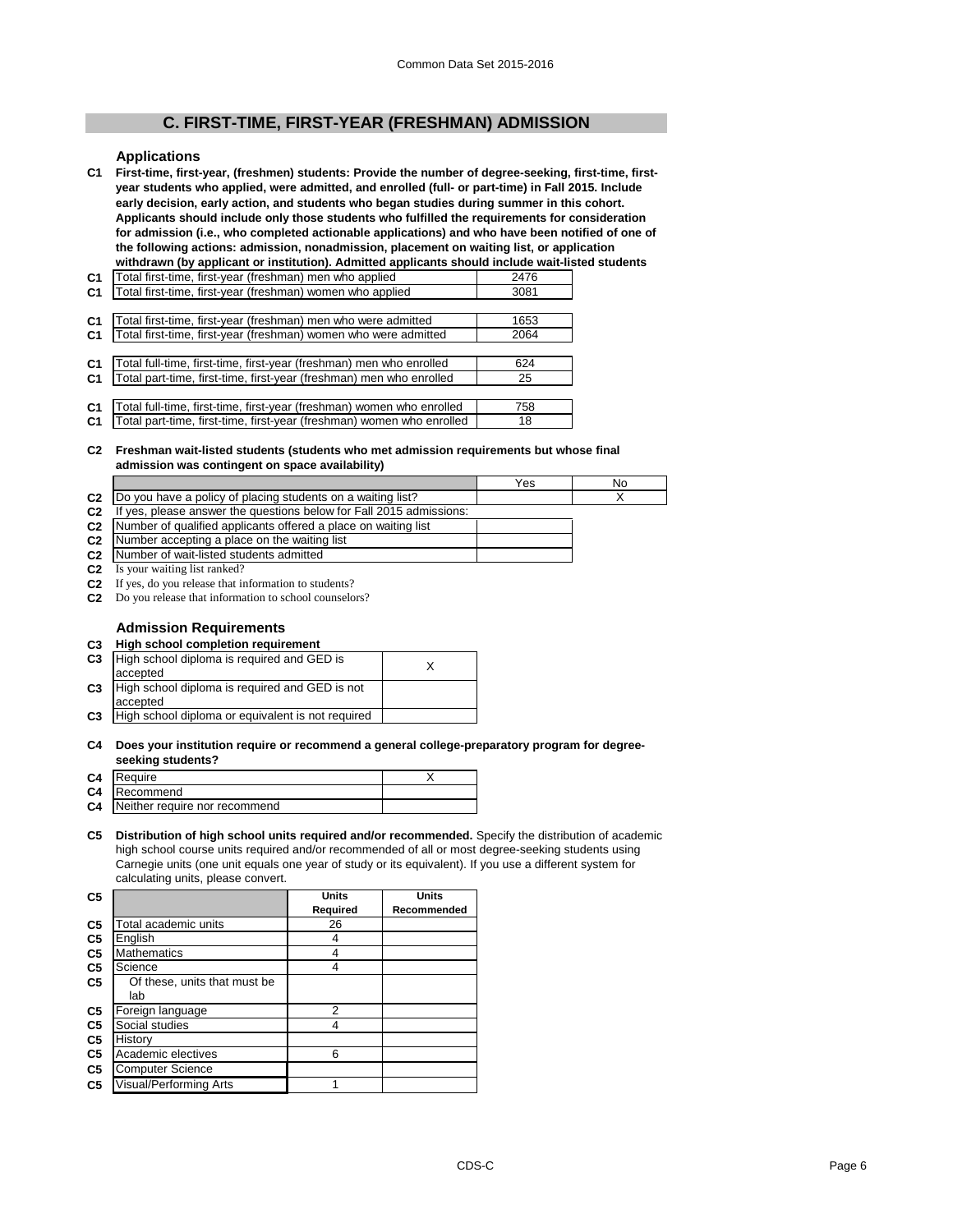| <b>C5</b> Other (Physical Education and<br>Speech) |  |  |
|----------------------------------------------------|--|--|
|----------------------------------------------------|--|--|

#### **Basis for Selection**

**C6** Do you have an open admission policy, under which virtually all secondary school graduates or students with GED equivalency diplomas are admitted without regard to academic record, test scores, or other qualifications? If so, check which applies:

| C <sub>6</sub> | Open admission policy as described above for all students         |                  |
|----------------|-------------------------------------------------------------------|------------------|
| C <sub>6</sub> | Open admission policy as described above for most students, but-- |                  |
| C6             | selective admission for out-of-state students                     |                  |
| C6             | selective admission to some programs                              |                  |
| C <sub>6</sub> | other (explain)                                                   | Selective        |
|                |                                                                   | admission policy |

#### **C7 Relative importance of each of the following academic and nonacademic factors in first-time, firstyear, degree-seeking (freshman) admission decisions.**

| C7 |                                     | Very Important          | Important | Considered | <b>Not Considered</b>   |
|----|-------------------------------------|-------------------------|-----------|------------|-------------------------|
| C7 | Academic                            |                         |           |            |                         |
| C7 | Rigor of secondary school<br>record |                         | X         |            |                         |
| C7 | Class rank                          | X                       |           |            |                         |
| C7 | Academic GPA                        | $\overline{\mathsf{x}}$ |           |            |                         |
| C7 | Standardized test scores            | X                       |           |            |                         |
| C7 | <b>Application Essay</b>            |                         |           |            | X                       |
| C7 | Recommendation(s)                   |                         |           |            | X                       |
| C7 | <b>Nonacademic</b>                  |                         |           |            |                         |
| C7 | Interview                           |                         |           |            | X                       |
| C7 | Extracurricular activities          |                         |           |            | X                       |
| C7 | Talent/ability                      |                         |           |            | X                       |
| C7 | Character/personal qualities        |                         |           |            | X                       |
| C7 | First generation                    |                         |           |            | X                       |
| C7 | Alumni/ae relation                  |                         |           |            | X                       |
| C7 | Geographical residence              |                         |           |            | X                       |
| C7 | State residency                     |                         |           |            | X                       |
| C7 | Religious                           |                         |           |            | X                       |
|    | affiliation/commitment              |                         |           |            |                         |
| C7 | Racial/ethnic status                |                         |           |            | X                       |
| C7 | Volunteer work                      |                         |           |            | X                       |
| C7 | Work experience                     |                         |           |            | $\overline{\mathsf{x}}$ |
| C7 | Level of applicant's interest       |                         |           |            | X                       |

## **SAT and ACT Policies**

#### **C8 Entrance exams**

|                                                                            | Yes | <b>NO</b> |
|----------------------------------------------------------------------------|-----|-----------|
| <b>C8A Does your institution make use of SAT, ACT, or SAT Subject Test</b> |     |           |
| scores in admission decisions for first-time, first-year, degree-          |     |           |
| seeking applicants?                                                        |     |           |

**C8A** If yes, place check marks in the appropriate boxes below to reflect your institution's policies for use in admission for Fall 2017.

| C8Al             |                                         | <b>ADMISSION</b> |           |                         |                                        |             |
|------------------|-----------------------------------------|------------------|-----------|-------------------------|----------------------------------------|-------------|
| C <sub>8</sub> A |                                         | Require          | Recommend | <b>Require for Some</b> | <b>Consider if</b><br><b>Submitted</b> | <b>Not</b>  |
|                  |                                         |                  |           |                         |                                        | <b>Used</b> |
|                  | <b>C8A SAT or ACT</b>                   |                  |           |                         |                                        |             |
|                  | <b>C8A ACT only</b>                     |                  |           |                         |                                        |             |
|                  | <b>C8A</b> SAT only                     |                  |           |                         |                                        |             |
|                  | <b>C8A SAT and SAT Subject Tests or</b> |                  |           |                         |                                        |             |
|                  | <b>ACT</b>                              |                  |           |                         |                                        |             |
|                  | <b>C8A SAT Subject Tests only</b>       |                  |           |                         |                                        |             |

| <b>C8B</b> If your institution will make use of the ACT in admission decisions for first-time, first-year, degree-seeking |  |  |
|---------------------------------------------------------------------------------------------------------------------------|--|--|
| applicants for Fall 2017, please indicate which ONE of the following applies: (regardless of whether the writing          |  |  |
| score will be used in the admissions process):                                                                            |  |  |
| <b>C8B ACT with writing required</b>                                                                                      |  |  |
| <b>C8B ACT with writing recommended</b>                                                                                   |  |  |

**C8B** X ACT with or without writing accepted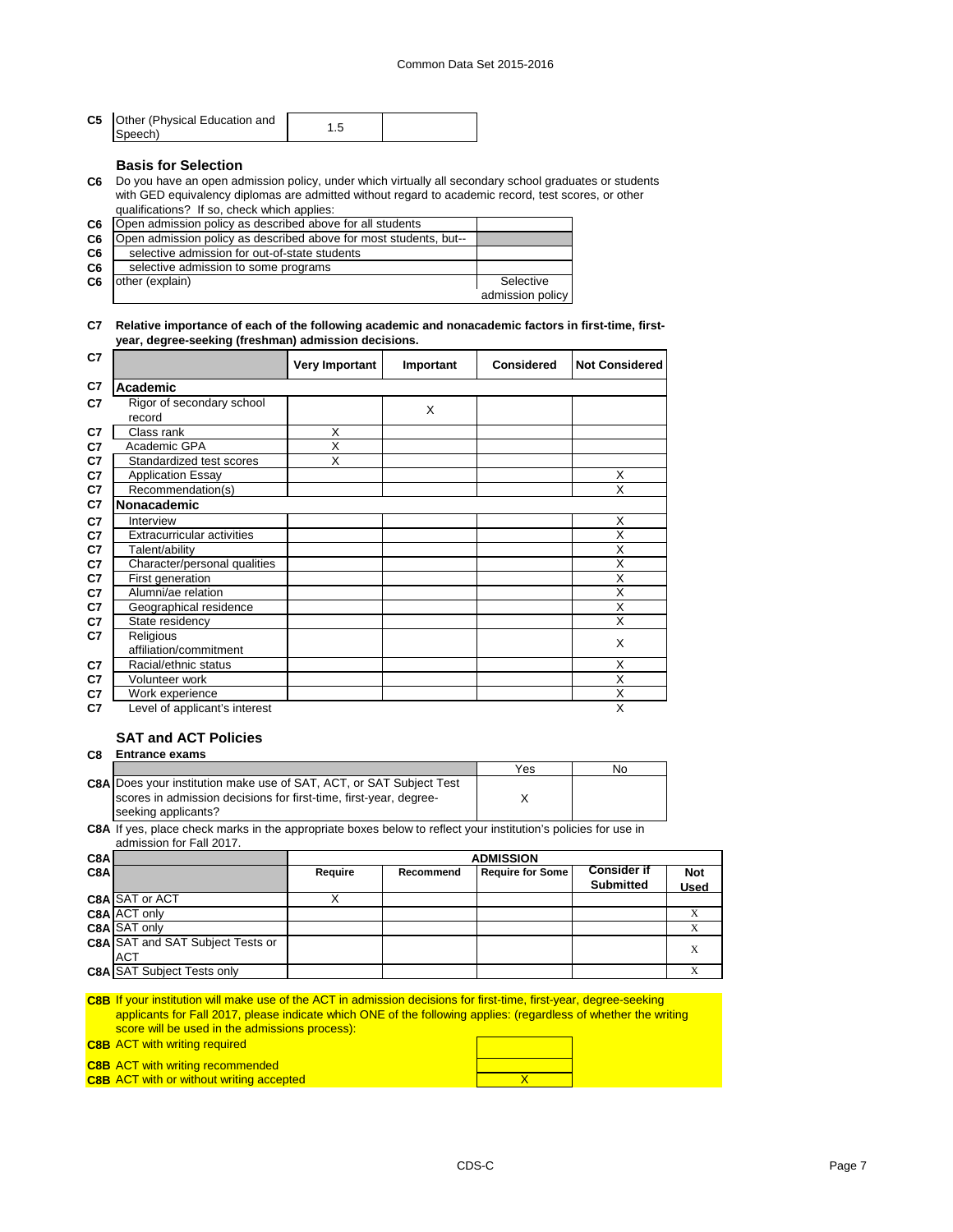| <b>C8B</b> If your institution will make use of the SAT in admission decisions for first-time, first-year, degree-seeking |  |  |  |
|---------------------------------------------------------------------------------------------------------------------------|--|--|--|
| for Fall 2017 please indicate which ONE of the following applies (regardless of whether the Essay score will be used      |  |  |  |
| in the admissions process:                                                                                                |  |  |  |
| <b>C8B SAT with Essay component required</b>                                                                              |  |  |  |
| <b>C8B SAT with Essay component recommended</b>                                                                           |  |  |  |
| <b>C8B SAT with or without Essay component accepted</b>                                                                   |  |  |  |

**C8C** Please indicate how your institution will use the SAT or ACT writing component; check all that apply:

| C8C                                                 | <b>SAT</b> essay | <b>ACT</b> essay |
|-----------------------------------------------------|------------------|------------------|
| <b>C8C</b> For admission                            |                  |                  |
| <b>C8C</b> For placement                            |                  |                  |
| <b>C8C</b> For advising                             |                  |                  |
| C8C In place of an application essay                |                  |                  |
| C8C As a validity check on the<br>application essay |                  |                  |
| C8C No college policy as of now                     |                  |                  |
| C8C Not using essay component                       |                  |                  |

**C8D In addition**, does your institution use applicants' test scores for academic advising? **C8D** Mo

| <b>C8E</b> Latest date by which SAT or ACT scores must be received for fall- | $8 - 15$ |
|------------------------------------------------------------------------------|----------|
| <b>C8E</b> Latest date by which SAT Subject Test scores must be received for | $8 - 15$ |
| fall-term admission                                                          |          |

**C8F** If necessary, use this space to clarify your test policies (e.g., if tests are recommended for some **C8F**

**C8G** Please indicate which tests your institution uses for placement (e.g., state tests):

| C8G SAT |                                  |                                |  |
|---------|----------------------------------|--------------------------------|--|
| C8G ACT |                                  |                                |  |
|         | <b>C8G</b> SAT Subject Tests     |                                |  |
| C8G AP  |                                  |                                |  |
|         | C8G CLEP                         |                                |  |
|         | <b>C8G</b> Institutional Exam    |                                |  |
|         | <b>C8G</b> State Exam (specify): | Accuplacer, THEA, Compass, TSI |  |

#### **Freshman Profile**

Provide percentages for ALL enrolled, degree-seeking, full-time and part-time, first-time, first-year (freshman) students enrolled in Fall 2015, including students who began studies during summer, international students/nonresident aliens, and students admitted under special arrangements.

**C9 Percent and number of first-time, first-year (freshman) students enrolled in Fall 2015 who submitted national standardized (SAT/ACT) test scores. Include information for ALL enrolled, degree-seeking, first-time, first-year (freshman) students who submitted test scores. Do not include partial test scores (e.g., mathematics scores but not critical reading for a category of students) or combine other standardized test results (such as TOEFL) in this item. Do not convert SAT scores to ACT scores and vice versa. The 25th percentile is the score that 25 percent scored at or below; the 75th percentile score is the one that 25 percent scored at or above.**

| C <sub>9</sub> | ⊇ercent submitting SAT scores    | 49% Number<br>scores<br>∵submittina SAT | 704 |
|----------------|----------------------------------|-----------------------------------------|-----|
| C <sub>9</sub> | Percent submitting ACT<br>scores | 73% Number submitting ACT<br>scores     | 046 |

| C <sub>9</sub> |                             | 25th Percentile | 75th Percentile |
|----------------|-----------------------------|-----------------|-----------------|
| C <sub>9</sub> | <b>SAT Critical Reading</b> | 420             | 540             |
| C <sub>9</sub> | <b>SAT Math</b>             | 440             | 543             |
|                | <b>SAT Writing</b>          |                 |                 |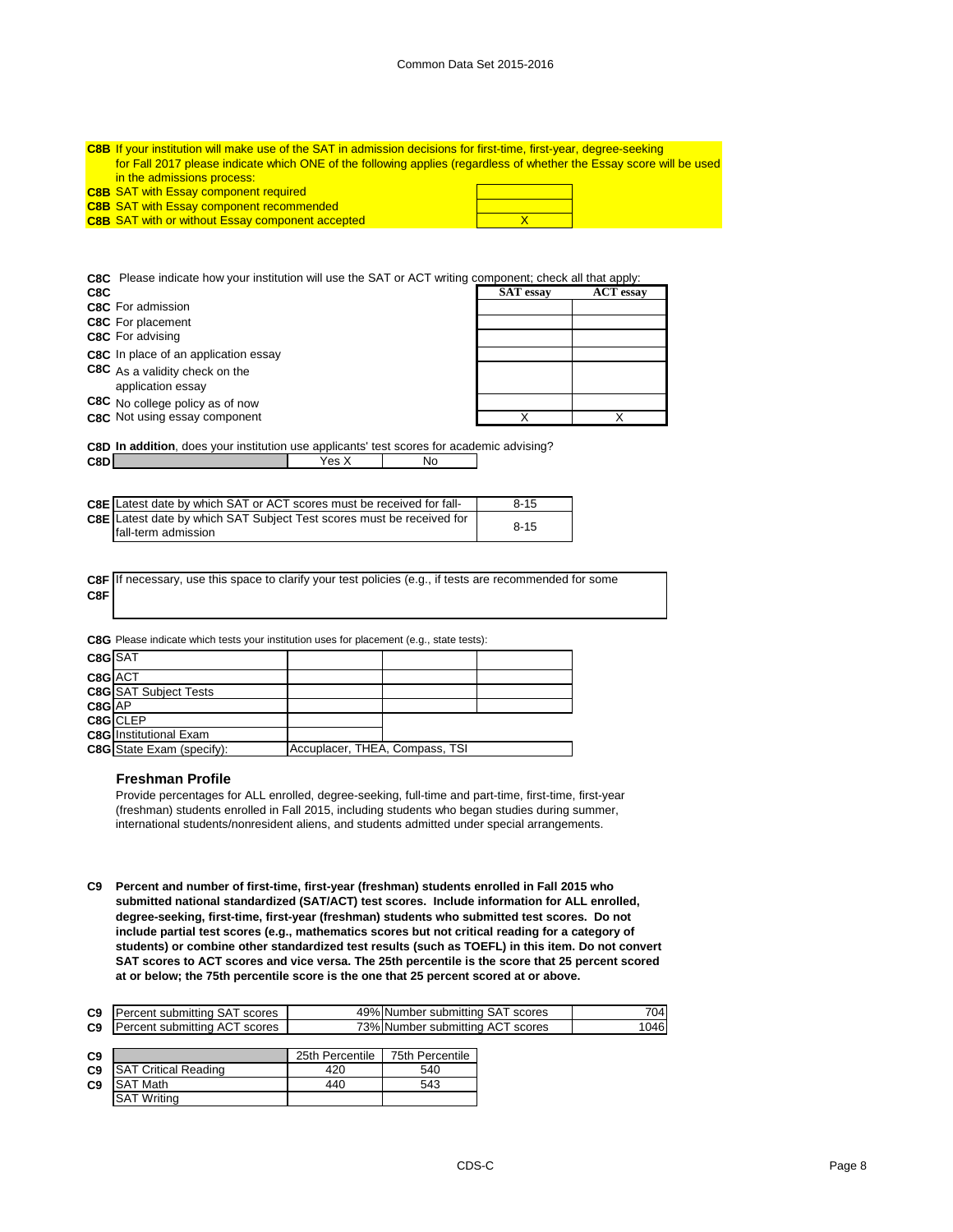|                | <b>SAT Essay</b>     |    |    |
|----------------|----------------------|----|----|
| C <sub>9</sub> | <b>ACT Composite</b> | 18 | 23 |
| C <sub>9</sub> | <b>ACT Math</b>      |    | 24 |
| C <sub>9</sub> | <b>ACT English</b>   | 16 | つつ |
| C <sub>9</sub> | <b>ACT Writing</b>   |    |    |
|                |                      |    |    |

**C9** Percent of first-time, first-year (freshman) students with scores in each range:

| C9             |                         | <b>SAT Critical</b>  |                    |                    |
|----------------|-------------------------|----------------------|--------------------|--------------------|
|                |                         | Reading              | <b>SAT Math</b>    | <b>SAT Writing</b> |
| C9             | 700-800                 | 1.13%                | 0.14%              |                    |
| C <sub>9</sub> | 600-699                 | 8.50%                | 9.49%              |                    |
| C <sub>9</sub> | 500-599                 | 31.16%               | 37.68%             |                    |
| C <sub>9</sub> | 400-499                 | 42.92%               | 41.93%             |                    |
| C <sub>9</sub> | 300-399                 | 15.01%               | 10.34%             |                    |
| C <sub>9</sub> | 200-299                 | 1.28%                | 0.42%              |                    |
|                | Totals should = $100\%$ | 100.00%              | 100.00%            | 0.00%              |
| C9             |                         | <b>ACT Composite</b> | <b>ACT English</b> | <b>ACT Math</b>    |
| C9             | 30-36                   | 2.01%                | 3.53%              | 0.86%              |
| C9             | 24-29                   | 20.32%               | 14.98%             | 25.67%             |
| C <sub>9</sub> | 18-23                   | 59.35%               | 46.47%             | 46.56%             |
| C9             | 12-17                   | 18.32%               | 31.78%             | 26.81%             |
| C9             | $6 - 11$                | $0.00\%$             | 3.24%              | 0.10%              |
| C <sub>9</sub> | Below 6                 | $0.00\%$             | 0.00%              | 0.00%              |
|                | Totals should = $100\%$ | 100.00%              | 100.00%            | 100.00%            |

**C10** Percent of all degree-seeking, first-time, first-year (freshman) students who had high school class rank within each of the following ranges (report information for those students from whom you collected high school rank information).

| C10 Percent in top tenth of high school graduating class                                    | 14% |                           |
|---------------------------------------------------------------------------------------------|-----|---------------------------|
| C10 Percent in top quarter of high school graduating class                                  | 39% |                           |
| C10 Percent in top half of high school graduating class                                     |     | 75% Top half $+$          |
| C10 Percent in bottom half of high school graduating class                                  |     | 25% bottom half = $100\%$ |
| C10 Percent in bottom quarter of high school graduating class                               | 6%  |                           |
| C10   Percent of total first-time, first-year (freshmen) students who submitted high school |     |                           |
| class rank:                                                                                 |     | 94%                       |

**C11** Percentage of all enrolled, degree-seeking, first-time, first-year (freshman) students who had high school grade-point averages within each of the following ranges (using 4.0 scale). Report information only for those students from whom you collected high school GPA.

|                 | C11 Percent who had GPA of 3.75 and higher                                                                          | 27.13%   |  |
|-----------------|---------------------------------------------------------------------------------------------------------------------|----------|--|
| C <sub>11</sub> | Percent who had GPA between 3.50 and 3.74                                                                           | 21.08%   |  |
| C <sub>11</sub> | Percent who had GPA between 3.25 and 3.49                                                                           | 18.90%   |  |
| C <sub>11</sub> | Percent who had GPA between 3.00 and 3.24                                                                           | 16.87%   |  |
|                 | C <sub>11</sub> Percent who had GPA between 2.50 and 2.99                                                           | 12.79%   |  |
|                 | C11 Percent who had GPA between 2.0 and 2.49                                                                        | 3.23%    |  |
| C <sub>11</sub> | Percent who had GPA between 1.0 and 1.99                                                                            | $0.00\%$ |  |
|                 | C <sub>11</sub> Percent who had GPA below 1.0                                                                       | $0.00\%$ |  |
|                 | Totals should = $100\%$                                                                                             | 100.00%  |  |
|                 |                                                                                                                     |          |  |
|                 | C12 Average high school GPA of all degree-seeking, first-time, first-year<br>(freshman) students who submitted GPA: |          |  |

| $\frac{1}{2}$                                                       | 3.42   |
|---------------------------------------------------------------------|--------|
| C12 Percent of total first-time, first-year (freshman) students who |        |
| submitted high school GPA:                                          | 99.86% |

## **Admission Policies**

|                 | C <sub>13</sub> Application Fee                             |         |    |
|-----------------|-------------------------------------------------------------|---------|----|
| C <sub>13</sub> |                                                             | Yes     | No |
|                 | C13 Does your institution have an<br>application fee?       |         |    |
|                 | C13 Amount of application fee:                              | \$40.00 |    |
| C <sub>13</sub> |                                                             | Yes     | No |
|                 | C13 Can it be waived for applicants<br>with financial need? |         |    |

**C13** If you have an application fee and an on-line application option,

C13 Same fee: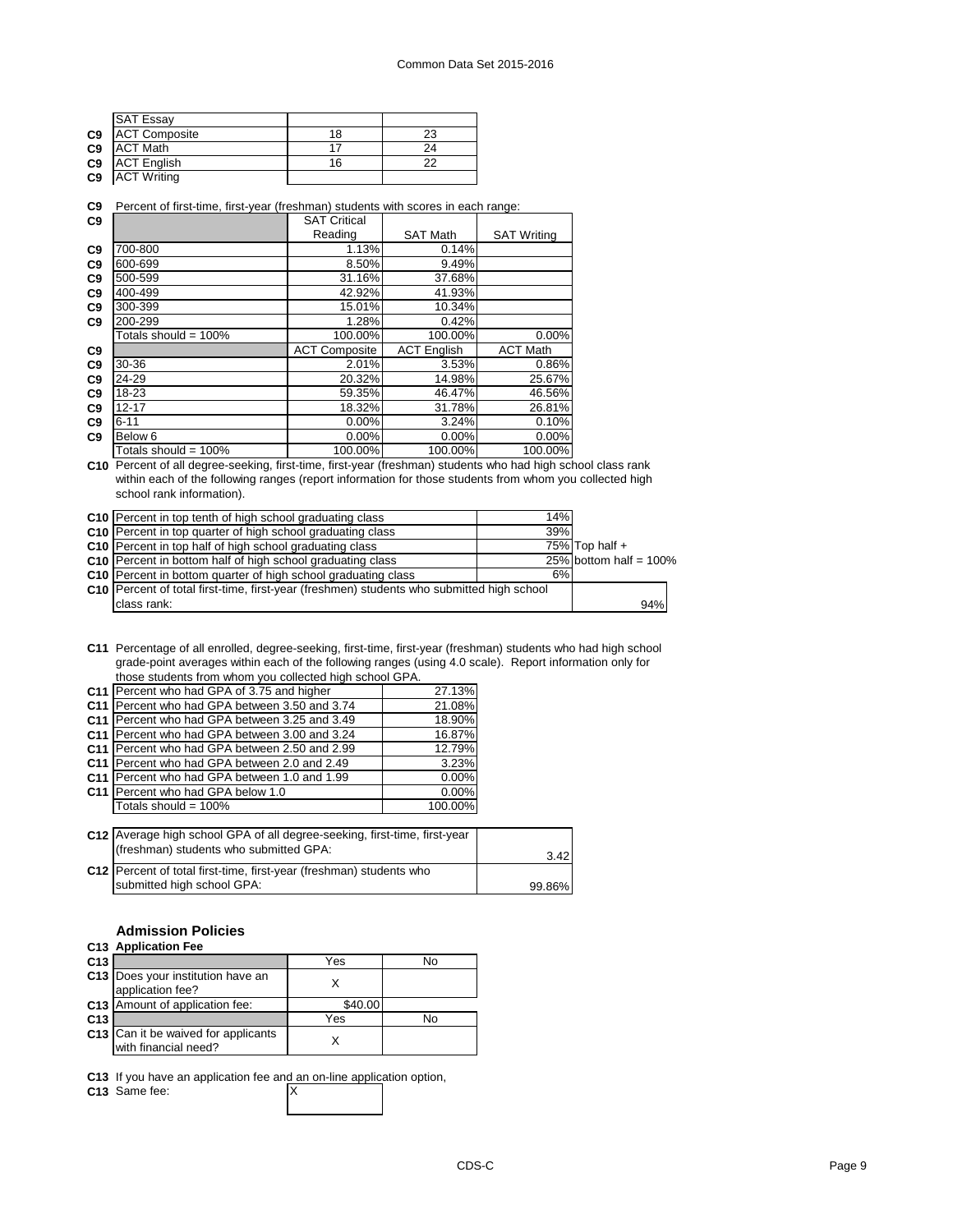#### Common Data Set 2015-2016

|                 | C13 Free:                                                                                                                                                                 |                   |           |     |    |
|-----------------|---------------------------------------------------------------------------------------------------------------------------------------------------------------------------|-------------------|-----------|-----|----|
|                 | C <sub>13</sub> Reduced:                                                                                                                                                  |                   |           |     |    |
|                 |                                                                                                                                                                           |                   |           |     |    |
| C13             |                                                                                                                                                                           | Yes               | <b>No</b> |     |    |
|                 | C13 Can on-line application fee be                                                                                                                                        |                   |           |     |    |
|                 | waived for applicants with                                                                                                                                                | X                 |           |     |    |
|                 | financial need?                                                                                                                                                           |                   |           |     |    |
|                 |                                                                                                                                                                           |                   |           |     |    |
|                 | C14 Application closing date                                                                                                                                              |                   |           |     |    |
| C <sub>14</sub> |                                                                                                                                                                           | Yes               | No        |     |    |
|                 | C14 Does your institution have an                                                                                                                                         |                   |           |     |    |
|                 | application closing date?                                                                                                                                                 |                   | X         |     |    |
|                 | C14 Application closing date (fall):                                                                                                                                      |                   |           |     |    |
|                 | C14 Priority date:                                                                                                                                                        | 8/1               |           |     |    |
|                 |                                                                                                                                                                           |                   |           |     |    |
| C <sub>15</sub> |                                                                                                                                                                           |                   |           | Yes | No |
|                 | C15 Are first-time, first-year students accepted for terms other than                                                                                                     |                   |           | X   |    |
|                 |                                                                                                                                                                           |                   |           |     |    |
|                 | C16 Notification to applicants of admission decision sent (fill in one only)<br>C16 On a rolling basis beginning<br>(date):<br>$C16$ By (date):<br>C <sub>16</sub> Other: | 1-Sep             |           |     |    |
|                 |                                                                                                                                                                           |                   |           |     |    |
|                 | C17 Reply policy for admitted applicants (fill in one only)                                                                                                               |                   |           |     |    |
|                 | C17 Must reply by (date):                                                                                                                                                 |                   |           |     |    |
|                 | C17 No set date:                                                                                                                                                          | X                 |           |     |    |
|                 | C17 Must reply by May 1 or within<br>weeks if notified                                                                                                                    |                   |           |     |    |
|                 |                                                                                                                                                                           |                   |           |     |    |
|                 | thereafter                                                                                                                                                                |                   |           |     |    |
|                 | C17 Other:                                                                                                                                                                | no reply required |           |     |    |
|                 |                                                                                                                                                                           |                   |           |     |    |
|                 | C17   Deadline for housing deposit (MM/DD):<br>C17 Amount of housing deposit:                                                                                             |                   | 6/1       |     |    |
|                 | C17 Refundable if student does not enroll?                                                                                                                                |                   | 150.00    |     |    |
|                 |                                                                                                                                                                           |                   |           |     |    |
| C <sub>17</sub> | Yes, in full                                                                                                                                                              | Χ                 |           |     |    |
| C <sub>17</sub> | Yes, in part                                                                                                                                                              | X                 |           |     |    |
| C <sub>17</sub> | No                                                                                                                                                                        |                   |           |     |    |
|                 |                                                                                                                                                                           |                   |           |     |    |

## **C18 Deferred admission**

| C <sub>18</sub> |                                                                                            |      | Yes | No |
|-----------------|--------------------------------------------------------------------------------------------|------|-----|----|
|                 | <b>C18</b> Does your institution allow students to postpone enrollment after<br>admission? |      |     |    |
|                 | C18 If yes, maximum period of postponement:                                                | term |     |    |

## **C19 Early admission of high school students**

| C <sub>19</sub> |                                                                                     | Yes | Nο |
|-----------------|-------------------------------------------------------------------------------------|-----|----|
|                 | <b>C19</b> Does your institution allow high school students to enroll as full-time, |     |    |
|                 | first-time, first-year (freshman) students one year or more before                  |     |    |
|                 | high school graduation?                                                             |     |    |
|                 |                                                                                     |     |    |

Question removed from CDS.

**C20 Common Application Question removed from CDS.** (Initiated during 2006-2007 cycle)

#### **Early Decision and Early Action Plans**

|                 | C <sub>21</sub> Early Decision                                                                                                                                                                                                                                                                                                                   |     |    |
|-----------------|--------------------------------------------------------------------------------------------------------------------------------------------------------------------------------------------------------------------------------------------------------------------------------------------------------------------------------------------------|-----|----|
| C <sub>21</sub> |                                                                                                                                                                                                                                                                                                                                                  | Yes | No |
|                 | C21 Does your institution offer an early decision plan (an admission plan<br>that permits students to apply and be notified of an admission<br>decision well in advance of the regular notification date and that<br>asks students to commit to attending if accepted) for first-time, first-<br>year (freshman) applicants for fall enrollment? |     |    |
|                 | C21 If "yes," please complete the following:                                                                                                                                                                                                                                                                                                     |     |    |
|                 | C21 First or only early decision plan closing date                                                                                                                                                                                                                                                                                               |     |    |
|                 | C21 First or only early decision plan notification date                                                                                                                                                                                                                                                                                          |     |    |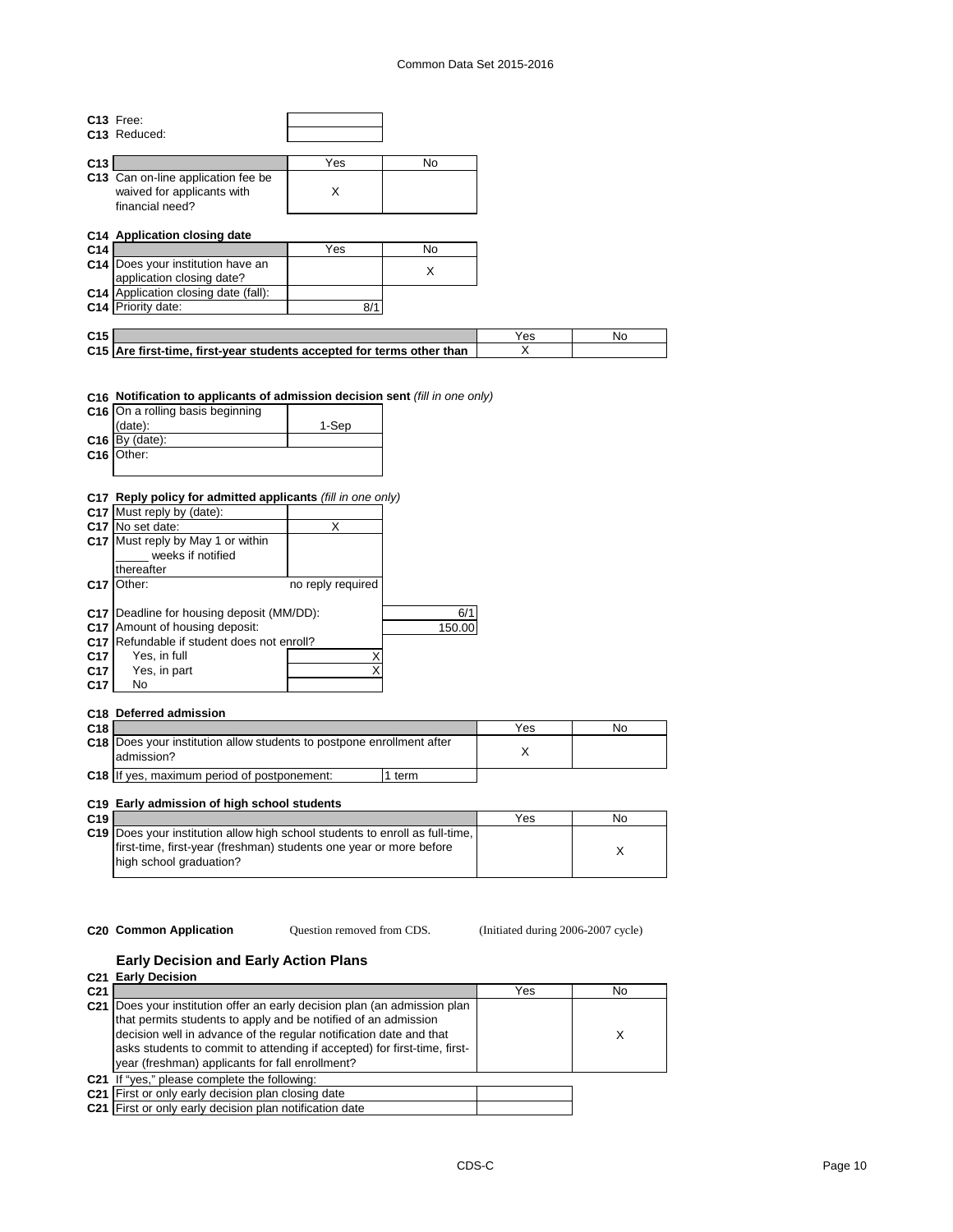| C21 Other early decision plan closing date                             |     |    |
|------------------------------------------------------------------------|-----|----|
| C21 Other early decision plan notification date                        |     |    |
| C21 For the Fall 2015 entering class:                                  |     |    |
| C21 Number of early decision applications received by your institution |     |    |
| C21 Number of applicants admitted under early decision plan            |     |    |
| C21 Please provide significant details about your early decision plan: |     |    |
|                                                                        |     |    |
|                                                                        |     |    |
| C22 Early action                                                       |     |    |
|                                                                        |     |    |
|                                                                        | Yes | No |
| C22  Do you have a nonbinding early action plan whereby students are   |     |    |
| notified of an admission decision well in advance of the regular       |     |    |
| notification date but do not have to commit to attending your          |     | X  |
| college?                                                               |     |    |
|                                                                        |     |    |
| C22 If "yes," please complete the following:                           |     |    |
|                                                                        |     |    |

**C22 C22** Early action notification date

**C22** Is your early action plan a "restrictive" plan under which you limit students from applying to other early plans?

| C <sub>22</sub> | $\sim$ $\sim$<br>ဗၵ | ے ان<br>◥◡ |
|-----------------|---------------------|------------|
| <b>COD</b>      |                     |            |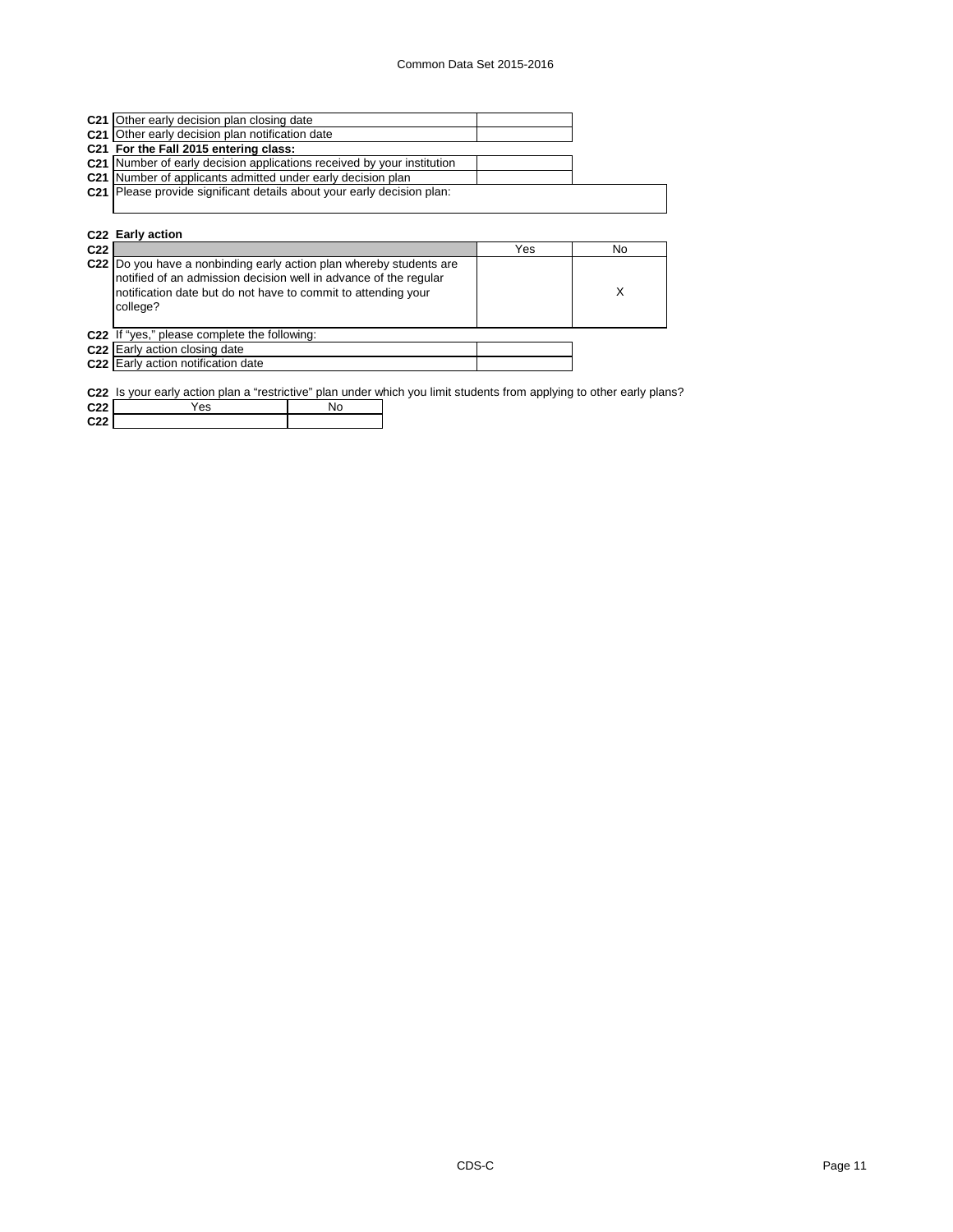## **D. TRANSFER ADMISSION**

## **Fall Applicants**

| D <sub>1</sub> |                                                                                                                                                             | Yes | No |
|----------------|-------------------------------------------------------------------------------------------------------------------------------------------------------------|-----|----|
| D <sub>1</sub> | Does your institution enroll transfer students? (If no,<br>please skip to Section E)                                                                        |     |    |
| D <sub>1</sub> | If yes, may transfer students earn advanced standing<br>credit by transferring credits earned from course work<br>completed at other colleges/universities? |     |    |

**D2** Provide the number of students who applied, were admitted, and enrolled as degree-seeking transfer students in Fall 2015.

| D <sub>2</sub> |       | Applicants | Admitted<br>Applicants | Enrolled<br>Applicants |
|----------------|-------|------------|------------------------|------------------------|
| D <sub>2</sub> | Men   | 670        | 514                    | 411                    |
| D <sub>2</sub> | Women | 939        | 722                    | 551                    |
| D <sub>2</sub> | otal  | 1.609      | 1.236                  | 962                    |

#### **Application for Admission**

| D3 | Indicate terms for which transfers may enroll: |  |  |  |  |
|----|------------------------------------------------|--|--|--|--|
|    |                                                |  |  |  |  |

| D3             | IFall  |  |
|----------------|--------|--|
| D <sub>3</sub> | Winter |  |
| D <sub>3</sub> | Spring |  |
| D <sub>3</sub> | Summer |  |

| D <sub>4</sub> |                                                                                                                        | Yes | No |
|----------------|------------------------------------------------------------------------------------------------------------------------|-----|----|
| D <sub>4</sub> | Must a transfer applicant have a minimum number of<br>credits completed or else must apply as an entering<br>freshman? |     |    |
| D <sub>4</sub> | If yes, what is the minimum number of credits and the unit<br>of measure?                                              | 12  |    |

#### **D5** Indicate all items required of transfer students to apply for admission:

| D5             |                                                            | Required of All | Recommended<br>of All | Recommended<br>of Some | Required of Some | Not Required |
|----------------|------------------------------------------------------------|-----------------|-----------------------|------------------------|------------------|--------------|
| D <sub>5</sub> | High school transcript                                     |                 |                       |                        | x                |              |
| D5             | College transcript(s)                                      |                 |                       |                        |                  |              |
| D5             | Essay or personal                                          |                 |                       |                        |                  |              |
|                | statement                                                  |                 |                       |                        |                  | ∧            |
| D <sub>5</sub> | Interview                                                  |                 |                       |                        |                  |              |
| D5             | Standardized test scores                                   |                 |                       |                        |                  |              |
| D5             | Statement of good<br>standing from prior<br>institution(s) |                 | X                     |                        |                  |              |
|                |                                                            |                 |                       |                        |                  |              |

**D6** If a minimum high school grade point average is required of transfer applicants, specify (on a 4.0 scale):

**D7** If a minimum college grade point average is required of <br>transfer applicants, specify (op a 4.0 secle): transfer applicants, specify (on a 4.0 scale):

**D8** List any other application requirements specific to transfer applicants: Admission to nursing, counseling, social work, and education programs may be based on GPA of transfer work.

**D9** List application priority, closing, notification, and candidate reply dates for transfer students. If applications are reviewed on a continuous or rolling basis, place a check mark in the "Rolling admission" column.

| D <sub>9</sub>  |        | <b>Priority Date</b> | <b>Closing Date</b> | <b>Notification Date</b> | <b>Reply Date</b> | Rolling<br>Admission |
|-----------------|--------|----------------------|---------------------|--------------------------|-------------------|----------------------|
| D9              | Fall   |                      |                     |                          |                   |                      |
| D <sub>9</sub>  | Winter |                      |                     |                          |                   |                      |
| D <sub>9</sub>  | Spring |                      |                     |                          |                   |                      |
| D <sub>9</sub>  | Summer |                      |                     |                          |                   |                      |
|                 |        |                      |                     |                          |                   |                      |
| D <sub>10</sub> |        |                      |                     | Yes                      | N٥                |                      |

| D <sub>10</sub> |                                                                                       | Yes | Nα |
|-----------------|---------------------------------------------------------------------------------------|-----|----|
|                 | <b>D10</b> Does an open admission policy, if reported, apply to<br>transfer students? |     |    |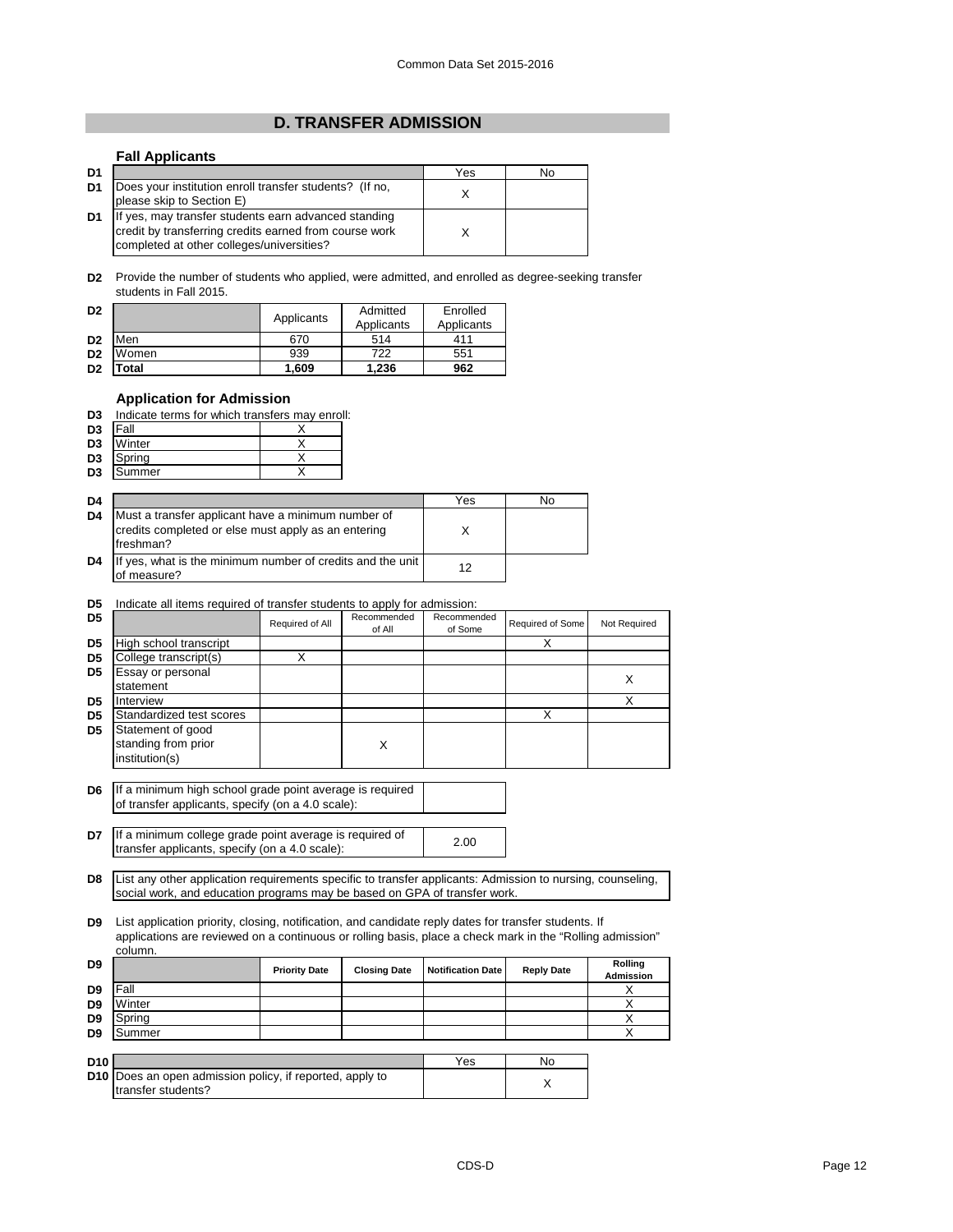|                 | <b>D11</b> Describe additional requirements for transfer admission, if applicable:                                    |        |              |  |  |
|-----------------|-----------------------------------------------------------------------------------------------------------------------|--------|--------------|--|--|
|                 | <b>Transfer Credit Policies</b>                                                                                       |        |              |  |  |
|                 | <b>D12</b> Report the lowest grade earned for any course that may<br>be transferred for credit:                       | С      |              |  |  |
| D <sub>13</sub> |                                                                                                                       | Number | Unit Type    |  |  |
|                 | <b>D13</b> Maximum number of credits or courses that may be<br>transferred from a two-year institution:               | 81     | credit hours |  |  |
| D <sub>14</sub> |                                                                                                                       | Number | Unit Type    |  |  |
|                 | D14 Maximum number of credits or courses that may be<br>transferred from a four-year institution:                     | 81     | credit hours |  |  |
|                 | <b>D15</b> Minimum number of credits that transfers must complete<br>at your institution to earn an associate degree: |        |              |  |  |
|                 | D16 Minimum number of credits that transfers must complete<br>at your institution to earn a bachelor's degree:        | 30     |              |  |  |
|                 | <b>D17</b> Describe other transfer credit policies:                                                                   |        |              |  |  |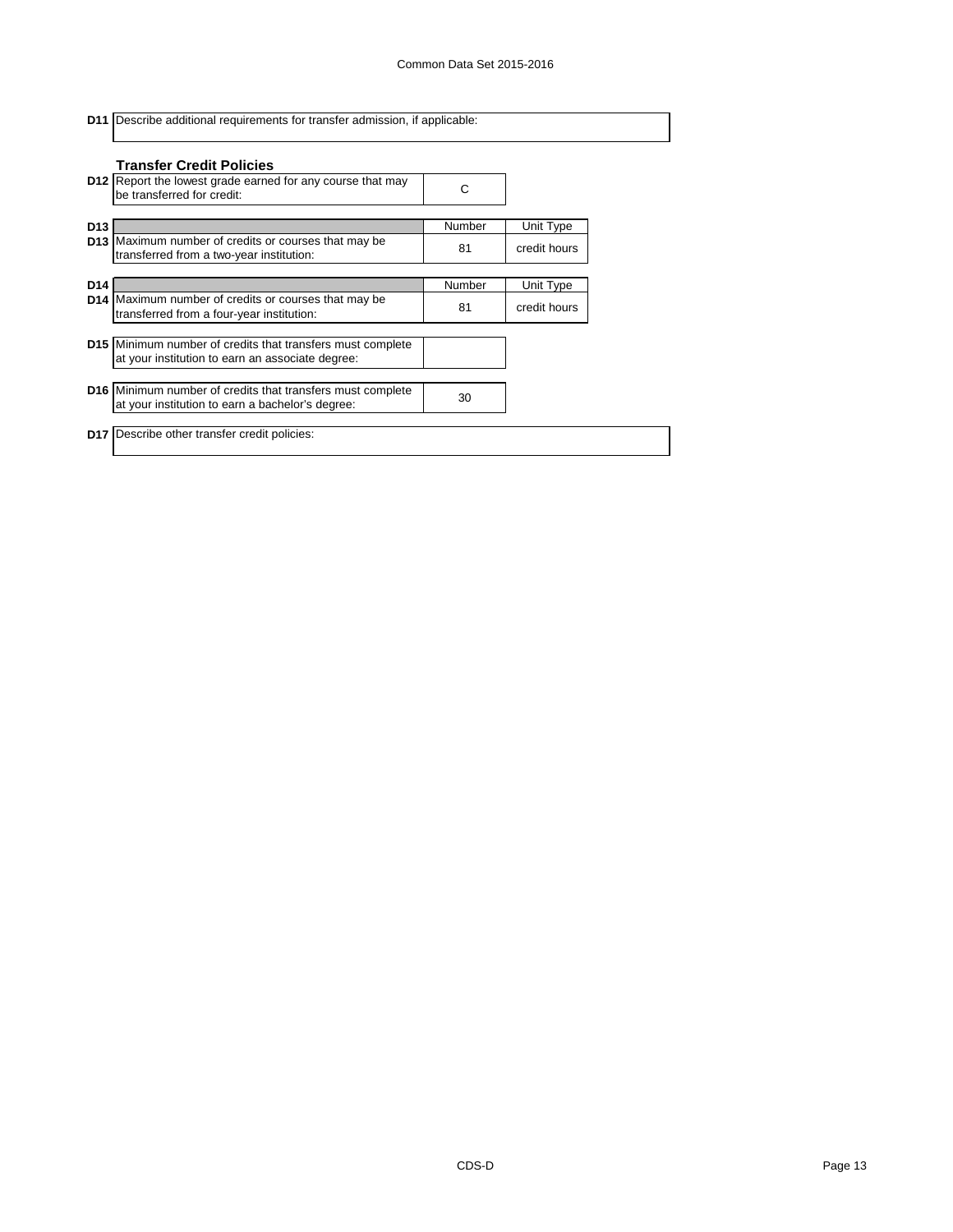# **E. ACADEMIC OFFERINGS AND POLICIES**

## **E1 Special study options:** Identify those programs available at your institution. Refer to the

|                | glossary for definitions.           |   |  |
|----------------|-------------------------------------|---|--|
| E1             | Accelerated program                 | X |  |
| E <sub>1</sub> | Cooperative education program       | X |  |
| E <sub>1</sub> | Cross-registration                  |   |  |
| E <sub>1</sub> | Distance learning                   | X |  |
| E <sub>1</sub> | Double major                        | X |  |
| E <sub>1</sub> | Dual enrollment                     |   |  |
| E <sub>1</sub> | English as a Second Language (ESL)  | X |  |
| E <sub>1</sub> | Exchange student program (domestic) |   |  |
| E <sub>1</sub> | External degree program             |   |  |
| E <sub>1</sub> | Honors Program                      | X |  |
| E <sub>1</sub> | Independent study                   | X |  |
| E <sub>1</sub> | Internships                         | X |  |
| E <sub>1</sub> | Liberal arts/career combination     | X |  |
| E <sub>1</sub> | Student-designed major              |   |  |
| E <sub>1</sub> | Study abroad                        | X |  |
| E <sub>1</sub> | Teacher certification program       | X |  |
| E <sub>1</sub> | Weekend college                     |   |  |
| E <sub>1</sub> | Other (specify):                    |   |  |
|                |                                     |   |  |

#### **E2 This question has been removed from the Common Data Set.**

## **E3 Areas in which all or most students are required to complete some course**

|                | work prior to graduation:                              |   |
|----------------|--------------------------------------------------------|---|
| E3             | Arts/fine arts                                         | Х |
| E <sub>3</sub> | Computer literacy                                      |   |
| E <sub>3</sub> | English (including composition)                        | Х |
| E <sub>3</sub> | Foreign languages                                      |   |
| E <sub>3</sub> | History                                                |   |
| E <sub>3</sub> | <b>Humanities</b>                                      |   |
| E <sub>3</sub> | <b>Mathematics</b>                                     | Х |
| E <sub>3</sub> | Philosophy                                             |   |
| E <sub>3</sub> | Sciences (biological or physical)                      | х |
| E <sub>3</sub> | Social science                                         | Х |
| E3             | Other (describe): BA degree requires Foreign Languages | 丷 |
|                |                                                        |   |

### **Library Collections: The CDS Publishers will collect library data again when a new Academic Libraries Survey is in place.**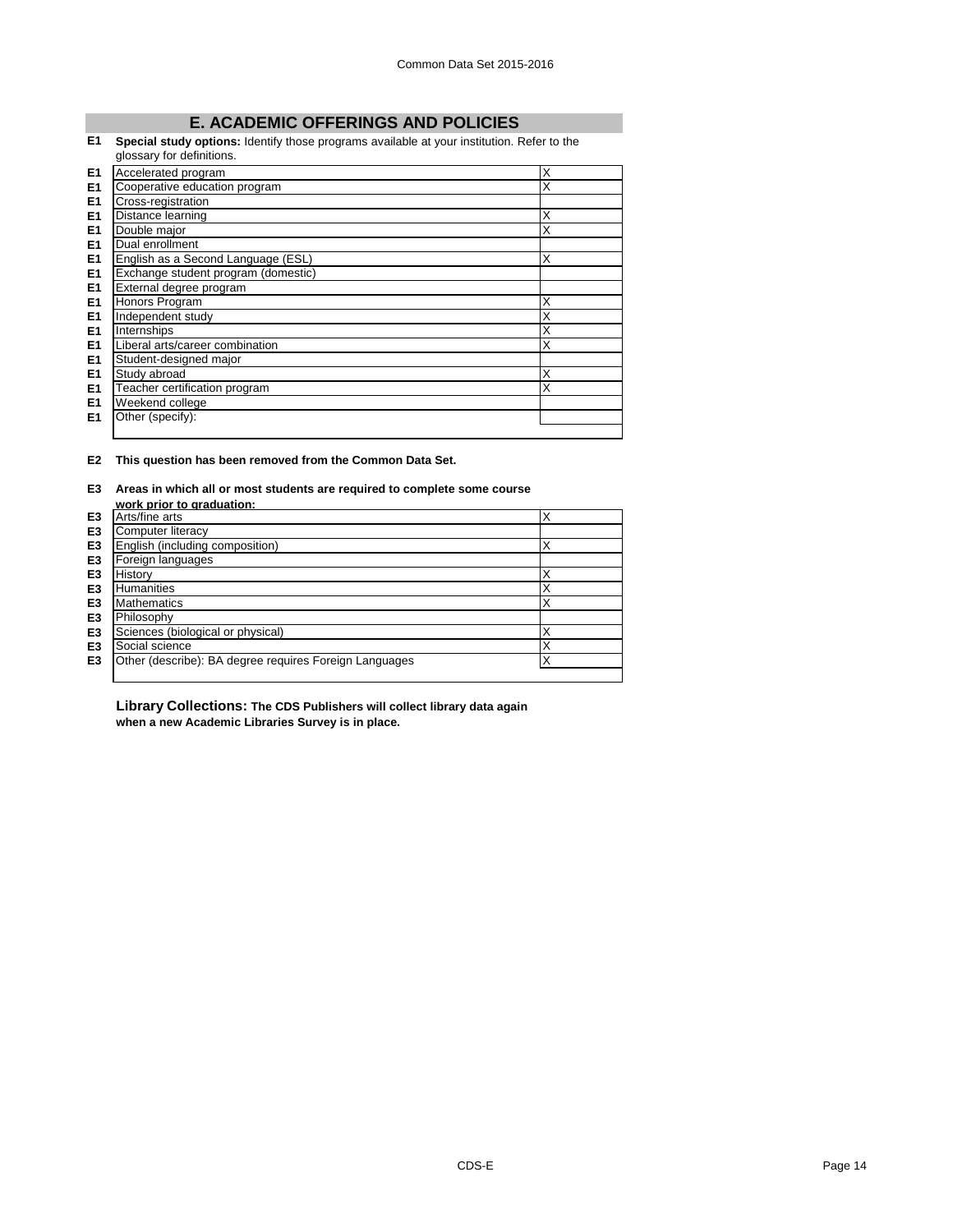# **F. STUDENT LIFE**

**F1** Percentages of first-time, first-year (freshman) degree-seeking students and degree-seeking undergraduates enrolled in Fall 2015 who fit the following categories:

| F <sub>1</sub> |                                                     | First-time, first-year |                |
|----------------|-----------------------------------------------------|------------------------|----------------|
|                |                                                     | (freshman)             | Undergraduates |
|                |                                                     | students               |                |
| F <sub>1</sub> | Percent who are from out of state (exclude          |                        |                |
|                | international/nonresident aliens from the numerator |                        |                |
|                | and denominator)                                    | 11%                    | 12%            |
| F <sub>1</sub> | Percent of men who join fraternities                | 12%                    | 6%             |
| F <sub>1</sub> | Percent of women who join sororities                | 11%                    | 6%             |
| F <sub>1</sub> | Percent who live in college-owned, -operated, or -  |                        |                |
|                | affiliated housing                                  | 82%                    | 30%            |
| F <sub>1</sub> | Percent who live off campus or commute              | 18%                    | 70%            |
| F <sub>1</sub> | Percent of students age 25 and older                | $0\%$                  | 22%            |
| F <sub>1</sub> | Average age of full-time students                   | 19                     | 22             |
| F <sub>1</sub> | Average age of all students (full- and part-time)   | 19                     | 23             |

| F2 Activities offered Identify those programs available at your institution. |  |  |  |
|------------------------------------------------------------------------------|--|--|--|
|                                                                              |  |  |  |

| F <sub>2</sub> | <b>Campus Ministries</b>     | X                       |
|----------------|------------------------------|-------------------------|
| F <sub>2</sub> | Choral groups                | X                       |
| F <sub>2</sub> | Concert band                 | $\overline{\mathsf{x}}$ |
| F <sub>2</sub> | Dance                        | $\overline{\mathsf{x}}$ |
| F <sub>2</sub> | Drama/theater                | Χ                       |
| F <sub>2</sub> | <b>International Student</b> | X                       |
|                | Organization                 |                         |
| F <sub>2</sub> | Jazz band                    | X                       |
| F <sub>2</sub> | Literary magazine            | $\overline{\mathsf{x}}$ |
| F <sub>2</sub> | Marching band                | $\overline{\mathsf{x}}$ |
| F <sub>2</sub> | Model UN                     |                         |
| F <sub>2</sub> | Music ensembles              | Χ                       |
| F <sub>2</sub> | Musical theater              | $\overline{\mathsf{x}}$ |
| F <sub>2</sub> | Opera                        | $\overline{\mathsf{x}}$ |
| F <sub>2</sub> | Pep band                     | $\overline{\mathsf{x}}$ |
| F <sub>2</sub> | Radio station                | $\overline{\mathsf{x}}$ |
| F <sub>2</sub> | Student government           | X                       |
| F <sub>2</sub> | Student newspaper            | X                       |
| F <sub>2</sub> | Student-run film society     |                         |
| F <sub>2</sub> | Symphony orchestra           | X                       |
| F <sub>2</sub> | <b>Television station</b>    | $\overline{\mathsf{x}}$ |
| F <sub>2</sub> | Yearbook                     | X                       |

#### **F3 ROTC** (program offered in cooperation with Reserve Officers' Training Corps)

| F <sub>3</sub> | .                                    | On Campus | At Cooperating | Name of Cooperating |
|----------------|--------------------------------------|-----------|----------------|---------------------|
|                |                                      |           | Institution    | Institution         |
|                | <b>F3</b> Army ROTC is offered:      |           |                |                     |
|                | <b>F3</b> Naval ROTC is offered:     |           |                |                     |
|                | <b>F3</b> Air Force ROTC is offered: |           |                |                     |
|                |                                      |           |                |                     |

**F4 Housing:** Check all types of college-owned, -operated, or -affiliated housing available for undergraduates at your institution.

| F4 | Coed dorms                                    | X |
|----|-----------------------------------------------|---|
| F4 | Men's dorms                                   | X |
| F4 | Women's dorms                                 | X |
| F4 | Apartments for married students               |   |
| F4 | Apartments for single students                |   |
| F4 | Special housing for disabled<br>students      | x |
| F4 | Special housing for international<br>students |   |
| F4 | Fraternity/sorority housing                   | x |
| F4 | Cooperative housing                           |   |
| F4 | Theme housing                                 |   |
| F4 | Wellness housing                              |   |
| F4 | Other housing options (specify):              | X |
|    | Honors Program                                |   |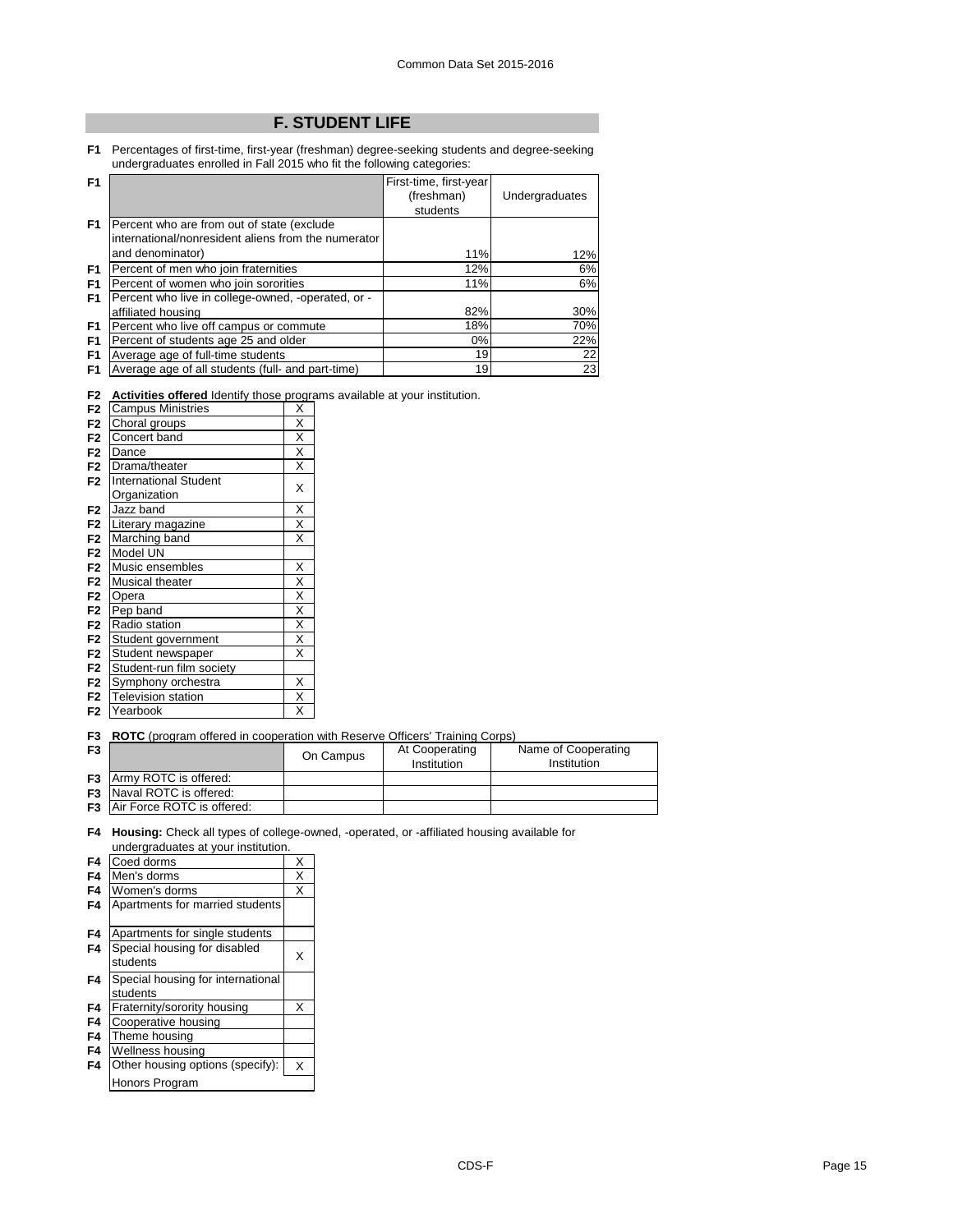# **G. ANNUAL EXPENSES**

**G0** Please provide the URL of your institution's net price calculator:

#### **Provide 2016-2017 academic year costs of attendance for the following categories that are applicable to your institution.**

Check here if your institution's 2016-2017 academic year costs of attendance are not available at this time and provide an approximate date (i.e., month/day) when your institution's final 2016-2017 academic year costs of attendance will be available:

**G1 Undergraduate full-time tuition, required fees, room and board List the typical tuition, required fees, and room and board for a full-time undergraduate student for the FULL 2016-2017 academic year (30 semester or 45 quarter hours for institutions that derive annual tuition by multiplying credit hour cost by number of credits). A full academic year refers to the period of time generally extending from September to June; usually equated to two semesters, two trimesters, three quarters, or the period covered by a four-one-four plan. Room and board is defined as double occupancy and 19 meals per week or the maximum meal plan. Required fees include only charges that all full-time students must pay that are not included in tuition (e.g., registration, health, or activity fees.) Do not include optional fees (e.g., parking, laboratory use).**

| G <sub>1</sub>       |                                                                                                                                         | First-Year | Undergraduates |           |
|----------------------|-----------------------------------------------------------------------------------------------------------------------------------------|------------|----------------|-----------|
| G <sub>1</sub>       | PRIVATE INSTITUTIONS                                                                                                                    |            |                |           |
|                      | Tuition:                                                                                                                                |            |                |           |
| G1                   | <b>PUBLIC INSTITUTIONS</b>                                                                                                              |            |                |           |
|                      | Tuition:                                                                                                                                |            |                |           |
|                      | In-district                                                                                                                             | \$5,544    | \$5,289        |           |
| G1                   | <b>PUBLIC INSTITUTIONS</b>                                                                                                              |            |                |           |
|                      | In-state (out-of-district):                                                                                                             | \$5,544    | \$5,289        |           |
| G1                   | PUBLIC INSTITUTIONS                                                                                                                     |            |                |           |
|                      | Out-of-state:                                                                                                                           | \$6,567    | \$6,279        |           |
| G1                   | NONRESIDENT ALIENS                                                                                                                      |            |                |           |
|                      | Tuition:                                                                                                                                | \$18,781   | \$18,115       |           |
|                      |                                                                                                                                         |            |                |           |
| G1                   | <b>REQUIRED FEES:</b>                                                                                                                   | \$2,392    | \$2,392        |           |
|                      |                                                                                                                                         |            |                |           |
| G1                   | ROOM AND BOARD:                                                                                                                         |            |                |           |
|                      | (on-campus)                                                                                                                             | \$7,196    | \$7,196        |           |
| G1                   | <b>ROOM ONLY:</b>                                                                                                                       |            |                |           |
|                      | (on-campus)                                                                                                                             |            |                |           |
| G1                   | <b>BOARD ONLY:</b>                                                                                                                      |            |                |           |
|                      | (on-campus meal plan)                                                                                                                   |            |                |           |
| G1<br>G1             | Comprehensive tuition and room and board fee (if your<br>college cannot provide separate tuition and room and<br>board fees):<br>Other: |            |                |           |
|                      |                                                                                                                                         |            |                |           |
| G <sub>2</sub>       |                                                                                                                                         |            | Minimum        | Maximum   |
|                      | G2 Number of credits per term a student can take for the<br>stated full-time tuition                                                    |            | 15             | 15        |
|                      |                                                                                                                                         |            | Yes            | <b>No</b> |
| G3<br>G <sub>3</sub> | Do tuition and fees vary by year of study (e.g.,                                                                                        |            |                |           |
|                      | sophomore, junior, senior)?                                                                                                             |            | X              |           |
|                      |                                                                                                                                         |            |                |           |
| G4                   |                                                                                                                                         |            | Yes            | No        |
| G4                   | Do tuition and fees vary by undergraduate instructional<br>program?                                                                     |            | X              |           |
|                      |                                                                                                                                         |            |                |           |
| G4                   |                                                                                                                                         |            |                |           |
|                      |                                                                                                                                         |            |                |           |
| G4                   | If yes, what percentage of full-time undergraduates pay<br>more than the tuition and fees reported in G1?                               |            | 24%            |           |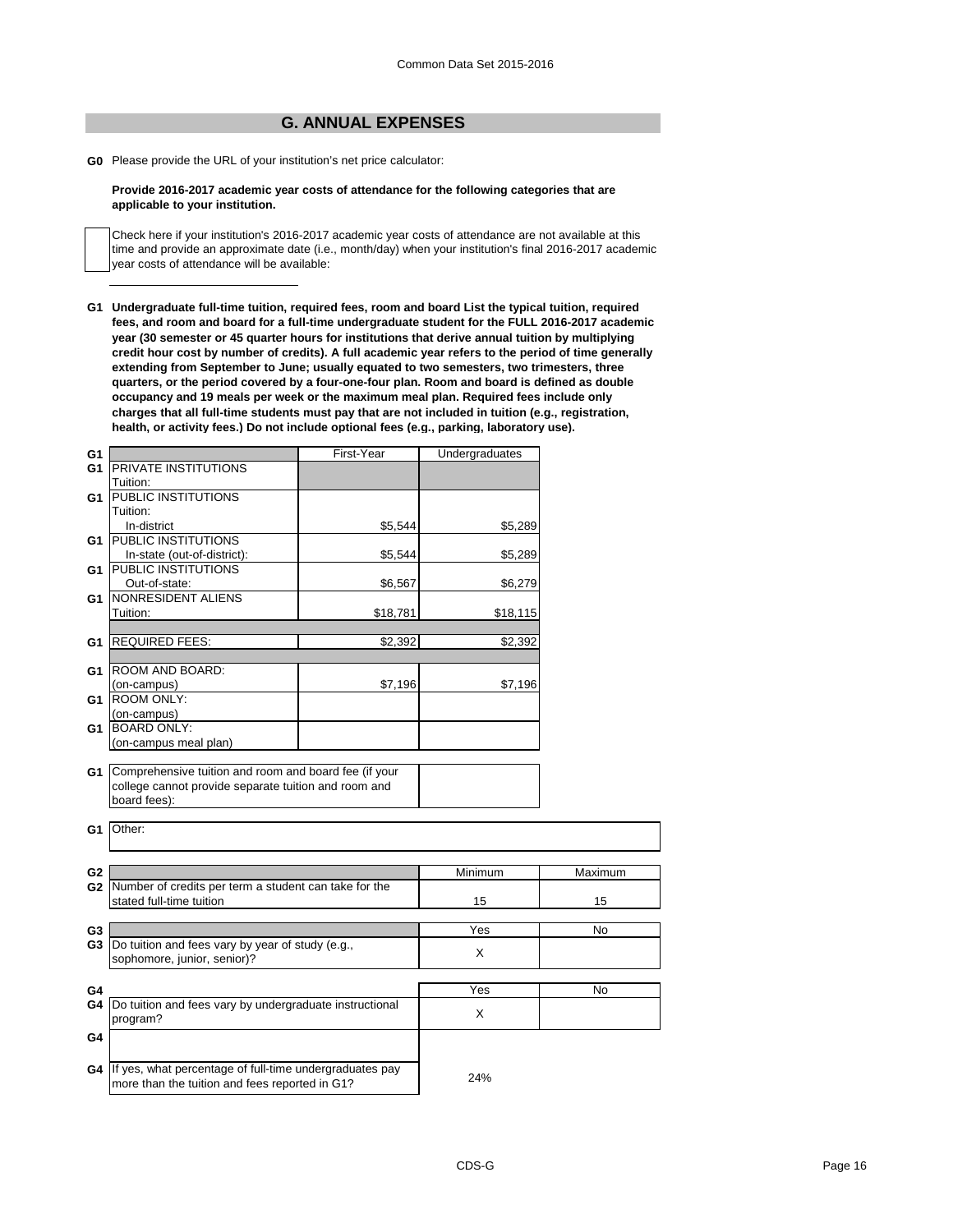**G5** Provide the estimated expenses for a typical full-time undergraduate student:

| G <sub>5</sub> |                                                                                                                                  | <b>Residents</b> | Commuters<br>(living at home) | Commuters<br>(not living at home) |
|----------------|----------------------------------------------------------------------------------------------------------------------------------|------------------|-------------------------------|-----------------------------------|
| G5             | Books and supplies                                                                                                               | \$1,000          | \$1,000                       | \$1,000                           |
| G <sub>5</sub> | Room only                                                                                                                        |                  |                               |                                   |
| G5             | Board only                                                                                                                       |                  |                               |                                   |
| G5             | Room and board total (if your<br>college cannot provide separate<br>room and board figures for<br>commuters not living at home): |                  |                               | \$8,582                           |
| G5             | Transportation                                                                                                                   | \$2,392          | \$2,704                       | \$2,704                           |
| G5             | Other expenses                                                                                                                   | \$2,150          | \$2,150                       | \$2,150                           |

ı.

**G6** Undergraduate per-credit-hour charges (tuition only)

|                | <b>G6 IPRIVATE INSTITUTIONS:</b> |          |
|----------------|----------------------------------|----------|
| G <sub>6</sub> | PUBLIC INSTITUTIONS              |          |
|                | In-district:                     | \$176.30 |
| G <sub>6</sub> | PUBLIC INSTITUTIONS              |          |
|                | In-state (out-of-district):      | \$176.30 |
| G <sub>6</sub> | PUBLIC INSTITUTIONS              |          |
|                | Out-of-state:                    | \$209.31 |
| G6             | <b>NONRESIDENT ALIENS:</b>       |          |
|                |                                  | \$603.   |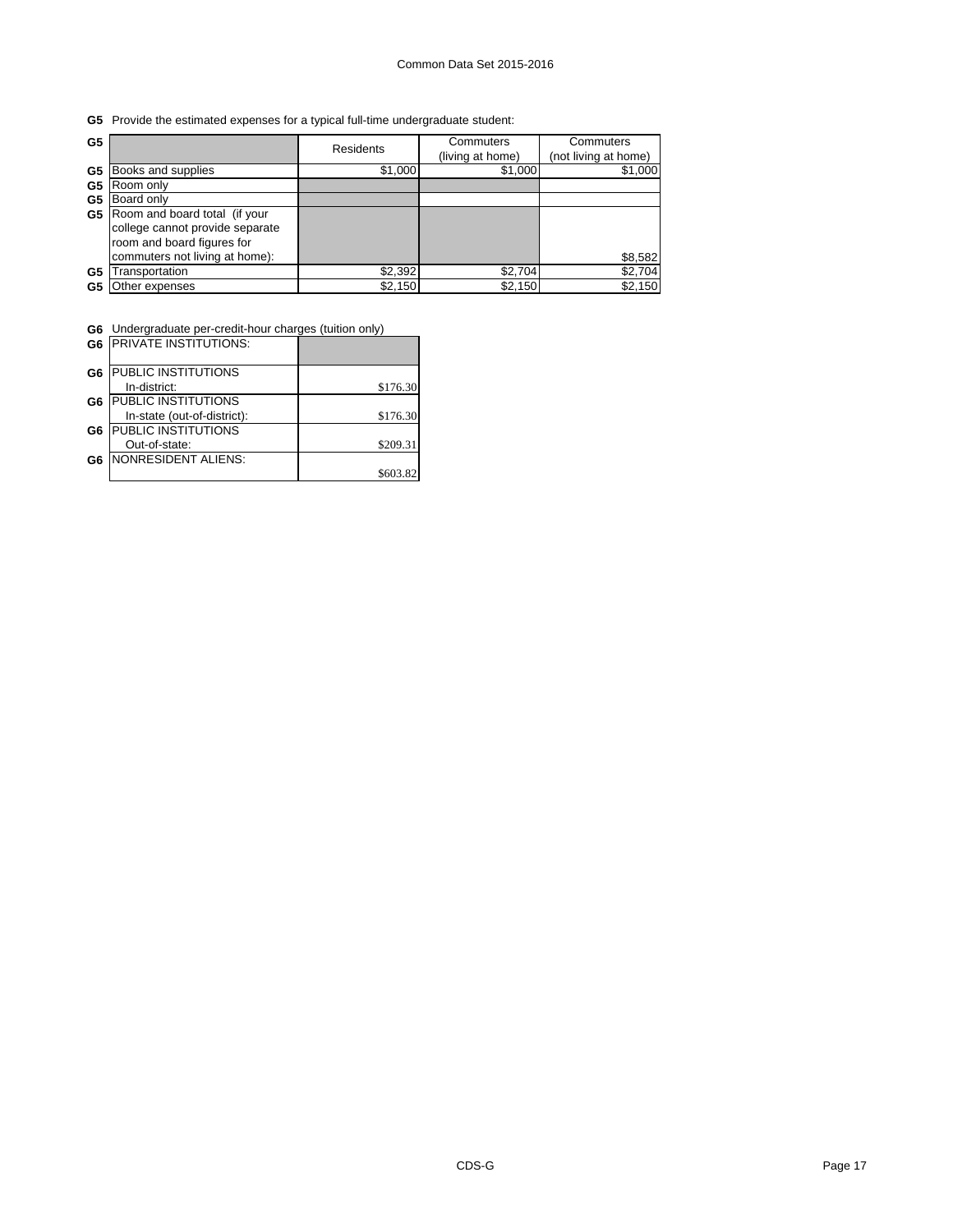# **H. FINANCIAL AID**

# **Aid Awarded to Enrolled Undergraduates**

Enter total dollar amounts awarded to enrolled full-time and less than full-time degree-seeking undergraduates (using the same cohort reported in CDS Question B1, "total degree-seeking" undergraduates) in the following categories. (Note: If the data being reported are final figures for the 2014- 2015 academic year (see the next item below), use the 2014-2015 academic year's CDS Question B1 cohort.) Include aid awarded to international students (i.e., those not qualifying for federal aid). Aid that is non-need-based but that was used to meet need should be reported in the need-based aid columns. (For a suggested order of precedence in assigning categories of aid to cover need, see the entry for "non-needbased scholarship or grant aid" on the last page of the definitions section.)

| H1 |                                                                                                                                      | 2015-2016<br>estimated | 2014-2015<br>final |
|----|--------------------------------------------------------------------------------------------------------------------------------------|------------------------|--------------------|
| H1 | Indicate the academic year for which data are reported for items H1,<br>H <sub>2</sub> , H <sub>2</sub> A, and H <sub>6</sub> below: |                        |                    |

**H3** Which needs-analysis methodology does your institution use in awarding institutional aid?

| H <sub>3</sub> | Federal methodology (FM)       |  |
|----------------|--------------------------------|--|
| H3             | Institutional methodology (IM) |  |
| H <sub>3</sub> | <b>Both FM and IM</b>          |  |

| H <sub>1</sub> |                                                                                                                                                                                   | Need-based \$<br>(Include non-need-<br>based aid used to<br>meet need.) | Non-need-<br>based \$<br>(Exclude non-need-<br>based aid used to<br>meet need.) |
|----------------|-----------------------------------------------------------------------------------------------------------------------------------------------------------------------------------|-------------------------------------------------------------------------|---------------------------------------------------------------------------------|
| H1             | <b>Scholarships/Grants</b>                                                                                                                                                        |                                                                         |                                                                                 |
| H <sub>1</sub> | Federal                                                                                                                                                                           | \$11,951,449                                                            | \$0                                                                             |
| H <sub>1</sub> | State (i.e., all states, not only the state in which your institution is<br>located)                                                                                              | \$5,420,589                                                             | \$0                                                                             |
| H1             | Institutional: Endowed scholarships, annual gifts and tuition funded<br>grants, awarded by the college, excluding athletic aid and tuition<br>waivers (which are reported below). | \$1,638,671                                                             | \$1,376,889                                                                     |
| H1             | Scholarships/grants from external sources (e.g., Kiwanis, National<br>Merit) not awarded by the college                                                                           | \$265,017                                                               | \$839,213                                                                       |
| H1             | <b>Total Scholarships/Grants</b>                                                                                                                                                  | \$19,275,726                                                            | \$2,216,101                                                                     |
| H1             | <b>Self-Help</b>                                                                                                                                                                  |                                                                         |                                                                                 |
| H1             | Student loans from all sources (excluding parent loans)                                                                                                                           | \$22,953,760                                                            | \$6,541,033                                                                     |
| H <sub>1</sub> | <b>Federal Work-Study</b>                                                                                                                                                         | \$426,202                                                               |                                                                                 |
| H1             | State and other (e.g., institutional) work-study/employment (Note:<br>Excludes Federal Work-Study captured above.)                                                                | \$54,713                                                                |                                                                                 |
| H1             | <b>Total Self-Help</b>                                                                                                                                                            | \$23,434,674                                                            | \$6,541,033                                                                     |
| H1             | Other                                                                                                                                                                             |                                                                         |                                                                                 |
| H1             | Parent Loans                                                                                                                                                                      | \$420,680                                                               | \$1,190,260                                                                     |
| <b>H1</b>      | <b>Tuition Waivers</b><br>Reporting is optional. Report tuition waivers in this row if you choose to report them. Do<br>not report tuition waivers elsewhere.                     |                                                                         |                                                                                 |
| H1             | <b>Athletic Awards</b>                                                                                                                                                            | \$832,708                                                               | \$1,172,181                                                                     |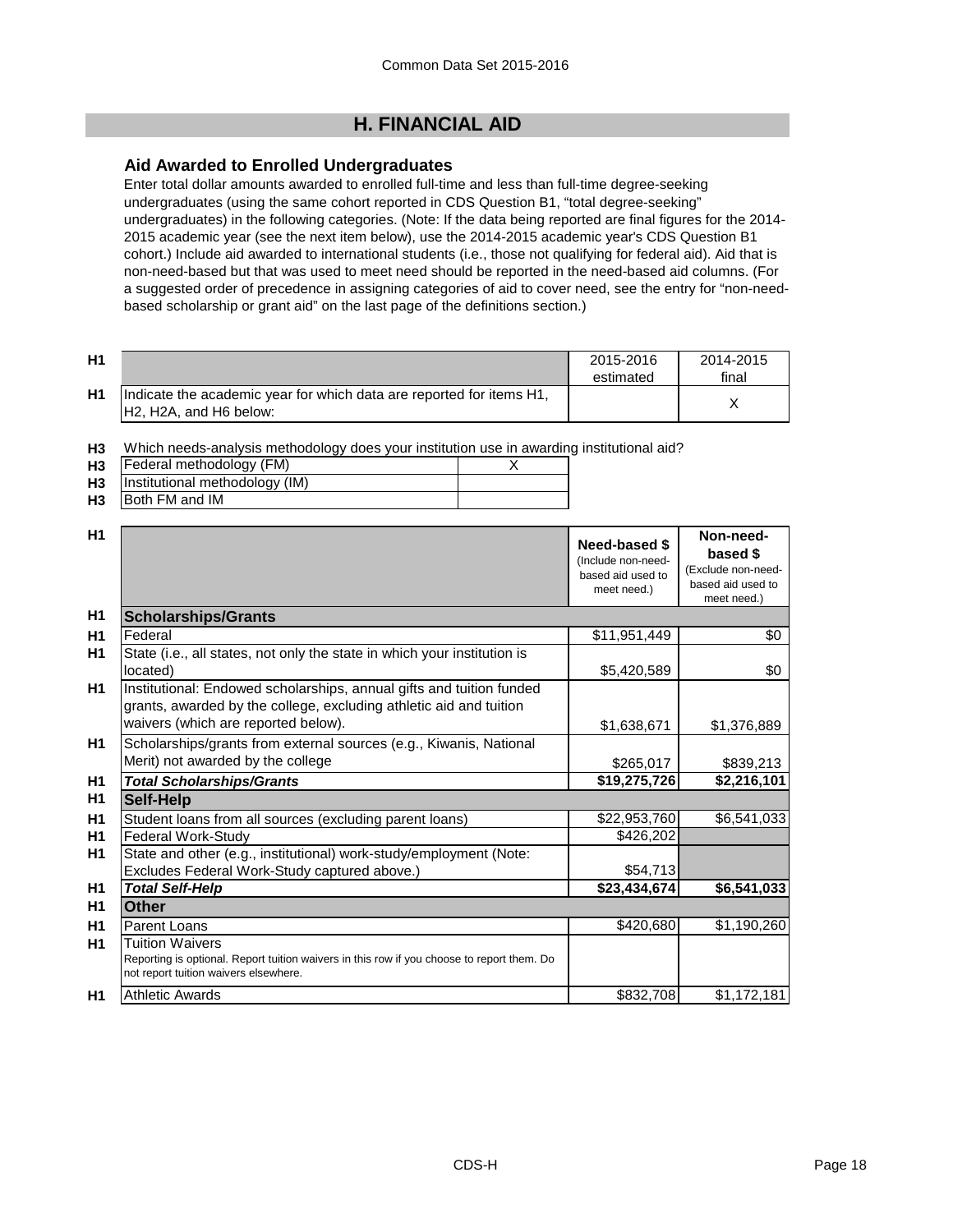**H2 Number of Enrolled Students Awarded Aid:** List the number of degree-seeking full-time and less-thanfull-time undergraduates who applied for and were awarded financial aid from any source. **Aid that is non**need-based but that was used to meet need should be counted as need-based aid. Numbers should reflect the cohort awarded the dollars reported in H1. Note: In the chart below, students may be counted in more than one row, and full-time freshmen should also be counted as full-time undergraduates.

| H <sub>2</sub> |     |                                                                                                                                                                                                                                                                                              | <b>First-time</b><br><b>Full-time</b> | <b>Full-time</b><br>Undergraduate | <b>Less Than</b><br><b>Full-time</b> |
|----------------|-----|----------------------------------------------------------------------------------------------------------------------------------------------------------------------------------------------------------------------------------------------------------------------------------------------|---------------------------------------|-----------------------------------|--------------------------------------|
|                |     |                                                                                                                                                                                                                                                                                              | <b>Freshmen</b>                       | (Incl. Fresh.)                    | Undergraduate                        |
| H <sub>2</sub> |     | a) Number of degree-seeking undergraduate students<br>(CDS Item B1 if reporting on Fall 2015 cohort)                                                                                                                                                                                         | 1354                                  | 6034                              | 1956                                 |
| H <sub>2</sub> |     | b) Number of students in line a who applied for need-<br>based financial aid                                                                                                                                                                                                                 | 1101                                  | 4462                              | 991                                  |
| H <sub>2</sub> |     | c) Number of students in line <b>b</b> who were determined to<br>have financial need                                                                                                                                                                                                         | 906                                   | 3751                              | 903                                  |
| H <sub>2</sub> |     | d) Number of students in line c who were awarded any<br>financial aid                                                                                                                                                                                                                        | 906                                   | 3751                              | 903                                  |
| H <sub>2</sub> |     | e) Number of students in line d who were awarded any<br>need-based scholarship or grant aid                                                                                                                                                                                                  | 739                                   | 2950                              | 645                                  |
| H <sub>2</sub> | f)  | Number of students in line <b>d</b> who were awarded any<br>need-based self-help aid                                                                                                                                                                                                         | 614                                   | 2715                              | 671                                  |
| H <sub>2</sub> |     | g) Number of students in line d who were awarded any<br>non-need-based scholarship or grant aid                                                                                                                                                                                              | 455                                   | 1362                              | 129                                  |
| H <sub>2</sub> |     | h) Number of students in line d whose need was fully met<br>(exclude PLUS loans, unsubsidized loans, and private<br>alternative loans)                                                                                                                                                       | 70                                    | 167                               | 6                                    |
| H <sub>2</sub> |     | On average, the percentage of need that was met of<br>students who were awarded any need-based aid.<br>Exclude any aid that was awarded in excess of need as<br>well as any resources that were awarded to replace<br>EFC (PLUS loans, unsubsidized loans, and private<br>alternative loans) | 61.0%                                 | 56.0%                             | 44.0%                                |
| H <sub>2</sub> |     | The average financial aid package of those in line d.<br>Exclude any resources that were awarded to replace<br>EFC (PLUS loans, unsubsidized loans, and private<br>alternative loans)                                                                                                        | \$<br>9,099                           | \$8,344                           | \$<br>5,181                          |
| H <sub>2</sub> | lk) | Average need-based scholarship and grant award of<br>those in line e                                                                                                                                                                                                                         | \$6,584                               | \$5,346                           | \$2,796                              |
| H <sub>2</sub> |     | Average need-based self-help award (excluding PLUS<br>loans, unsubsidized loans, and private alternative<br>loans) of those in line f                                                                                                                                                        | \$<br>3,313                           | \$4,167                           | 3,906<br>\$                          |
| H <sub>2</sub> |     | m) Average need-based loan (excluding PLUS loans,<br>unsubsidized loans, and private alternative loans) of<br>those in line f who were awarded a need-based loan                                                                                                                             | 3,209<br>\$                           | \$<br>4,002                       | 3,857<br>\$                          |

**H2A Number of Enrolled Students Awarded Non-need-based Scholarships and Grants**: List the number of degree-seeking full-time and less-than-full-time undergraduates who had no financial need and who were awarded institutional non-need-based scholarship or grant aid. Numbers should reflect the cohort awarded the dollars reported in H1. Note: In the chart below, students may be counted in more than one row, and full-time freshmen should also be counted as full-time undergraduates.

| H <sub>2</sub> A |                                                                                                                                                                                                                          | <b>First-time</b><br><b>Full-time</b><br><b>Freshmen</b> | <b>Full-time</b><br>Undergrad<br>(Incl. Fresh.) | <b>Less Than</b><br><b>Full-time</b><br><b>Undergrad</b> |
|------------------|--------------------------------------------------------------------------------------------------------------------------------------------------------------------------------------------------------------------------|----------------------------------------------------------|-------------------------------------------------|----------------------------------------------------------|
| H2A              | Number of students in line a who had no financial need<br>-Inl<br>and who were awarded institutional non-need-based<br>scholarship or grant aid (exclude those who were<br>awarded athletic awards and tuition benefits) | 121                                                      | 583                                             | 59                                                       |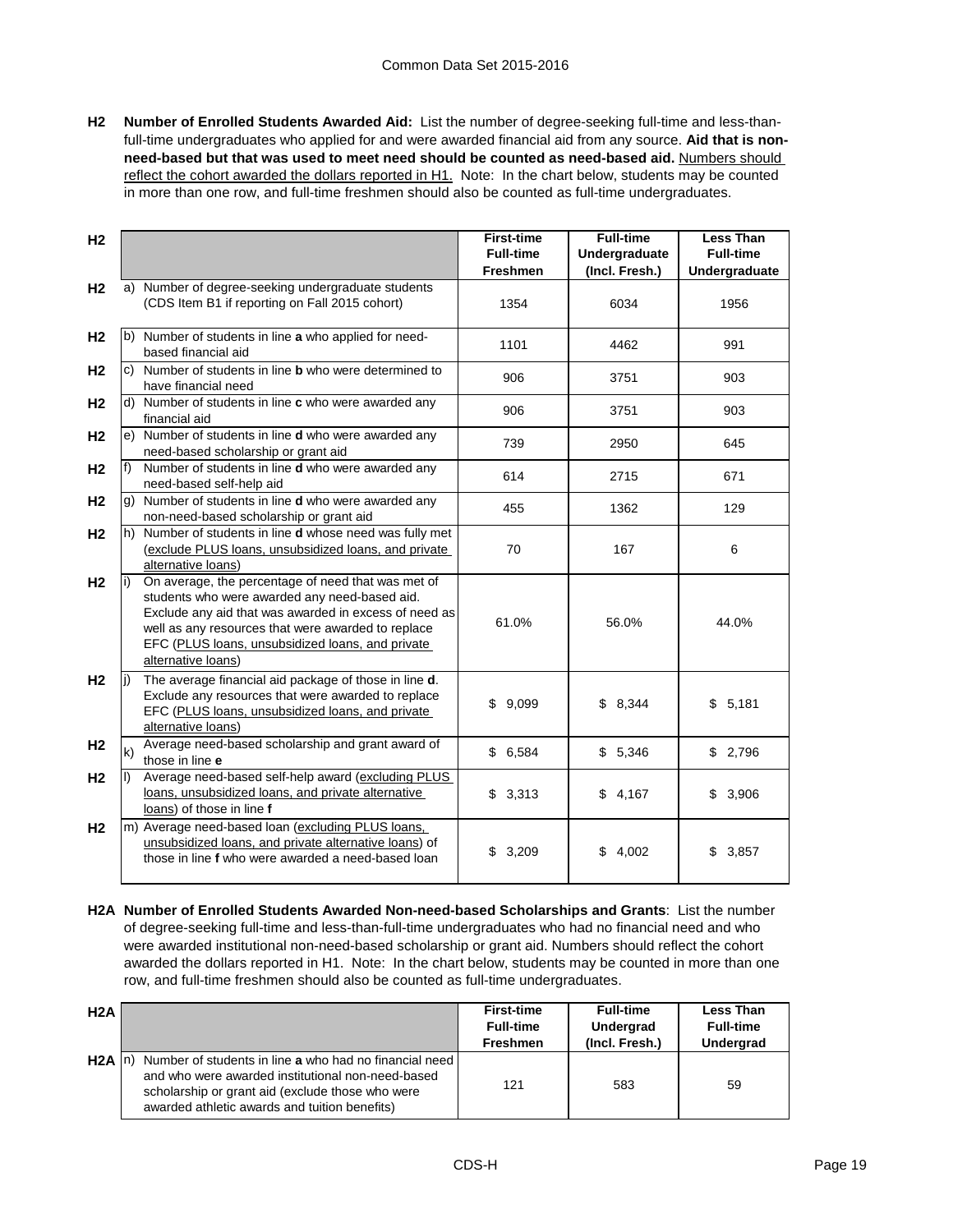| $H2A$ $ 0\rangle$ | Average dollar amount of institutional non-need-based<br>scholarship and grant aid awarded to students in line n                  | 1,669        | \$2,020 | 1.646   |
|-------------------|-----------------------------------------------------------------------------------------------------------------------------------|--------------|---------|---------|
| $H2A$ $ p $       | Number of students in line a who were awarded an<br>institutional non-need-based athletic scholarship or<br>grant                 | 97           | 353     | 8       |
| H2A Iq            | Average dollar amount of institutional non-need-based<br>athletic scholarships and grants awarded to students in<br>line <b>p</b> | 6,853<br>SS. | \$6,389 | \$2.211 |

**H3** Incorporated into H1 above.

**Note:** These are the graduates and loan types to include and exclude in order to fill out CDS H4 and H5.

Include: \* 2015 undergraduate class: all

students who started at your institution as first-

time students and received a bachelor's degree

between July 1, 2014 and June 30, 2015.

\* only loans made to students who borrowed

while enrolled at your institution.

\* co-signed loans.

Exclude: \* students who transferred in.

- \* money borrowed at other institutions.
- \* parent loans

**H5**

\* students who did not graduate or who graduated with another degree or certificate (but no bachelor's degree)

| <b>H4</b> Provide the number of students in the 2015 undergraduate class who started at your<br>linstitution as first-time students and received a bachelor's degree between July 1, 2014<br>and June 30, 2015. Exclude students who transferred into your institution | 624 |
|------------------------------------------------------------------------------------------------------------------------------------------------------------------------------------------------------------------------------------------------------------------------|-----|
|                                                                                                                                                                                                                                                                        |     |

**H5** Number and percent of students in class (defined in H4 above) borrowing from federal, non-federal, and any loan sources, and the average (or mean) amount borrowed

|                                                                                                                                                                                                                                                           | Number in the<br>class (defined in<br>H <sub>4</sub> above) who<br>borrowed | Percent of the<br>class (defined<br>above) who<br><b>borrowed</b><br>$(nearest 1\%)$ | Average per-<br>undergraduate-<br><b>borrower</b><br>cumulative<br>principal<br>borrowed, of<br>those in the first<br>column (nearest<br>\$1) |
|-----------------------------------------------------------------------------------------------------------------------------------------------------------------------------------------------------------------------------------------------------------|-----------------------------------------------------------------------------|--------------------------------------------------------------------------------------|-----------------------------------------------------------------------------------------------------------------------------------------------|
| a) Any loan program: Federal Perkins, Federal Stafford<br>Subsidized and Unsubsidized, institutional, state,<br>private loans that your institution is aware of, etc.<br>Include both Federal Direct Student Loans and Federal<br>Family Education Loans. | 385                                                                         | 62.00%                                                                               | \$24,282                                                                                                                                      |
| b) Federal loan programs: Federal Perkins, Federal<br>Stafford Subsidized and Unsubsidized. Include both<br>Federal Direct Student Loans and Federal Family<br>Education Loans.                                                                           | 284                                                                         | 46.00%                                                                               | \$23,384                                                                                                                                      |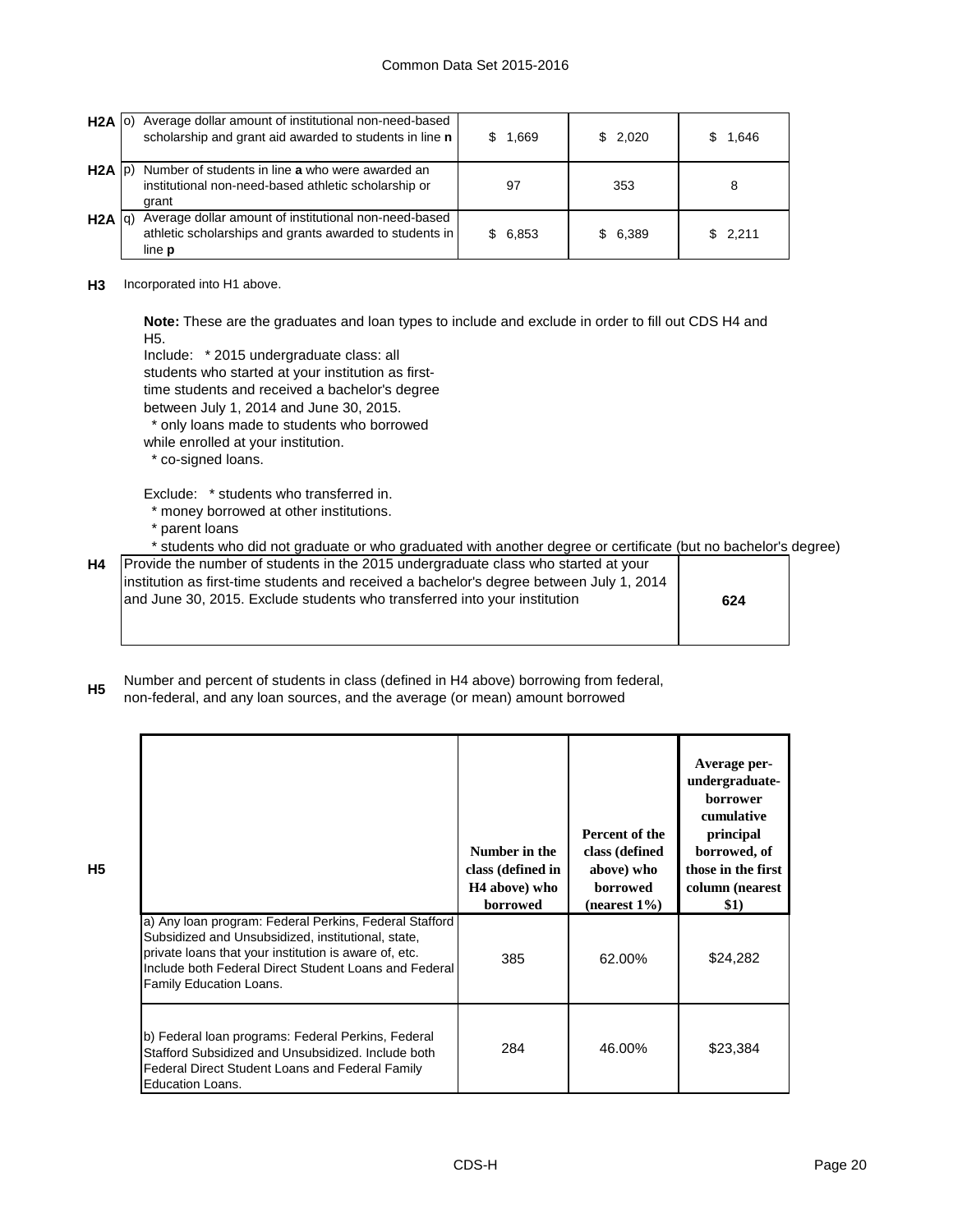| c) Institutional loan programs.                           | 0               | $0.00\%$ | \$0      |
|-----------------------------------------------------------|-----------------|----------|----------|
| d) State loan programs.                                   | 12 <sup>2</sup> | 2.00%    | \$17,253 |
| e) Private alternative loans made by a bank or<br>lender. | 34              | 5.00%    | \$11,081 |

# **Aid to Undergraduate Degree-seeking Nonresident Aliens** (Note: Report numbers and

dollar amounts for the same academic year checked in item H1.)

**H6** Indicate your institution's policy regarding institutional scholarship and grant aid for undergraduate degreeseeking nonresident aliens:

| H <sub>6</sub> | Institutional need-based scholarship or grant aid is available     |  |
|----------------|--------------------------------------------------------------------|--|
| H6             | Institutional non-need-based scholarship or grant aid is available |  |
| H <sub>6</sub> | Institutional scholarship or grant aid is not available            |  |
|                |                                                                    |  |

- **H6** If institutional financial aid is available for undergraduate degree-seeking nonresident aliens, provide the number of undergraduate degree-seeking nonresident aliens who were awarded need-based or non-need-based aid:
- **H6** Average dollar amount of institutional financial aid awarded to undergraduate degreeseeking nonresident aliens:
- **H6** Total dollar amount of institutional financial aid awarded to undergraduate degreeseeking nonresident aliens:

**H7** Check off all financial aid forms nonresident alien first-year financial aid applicants must submit:

| <b>H7</b> | Institution's own financial aid form              |  |
|-----------|---------------------------------------------------|--|
| <b>H7</b> | <b>ICSS/Financial Aid PROFILE</b>                 |  |
| <b>H7</b> | International Student's Financial Aid Application |  |
| <b>H7</b> | International Student's Certification of Finances |  |
| <b>H7</b> | Other (specify):                                  |  |
|           |                                                   |  |

# **Process for First-Year/Freshman Students**

**H8** Check off all financial aid forms domestic first-year (freshman) financial aid applicants must submit:

| H8             | FAFSA                                |  |
|----------------|--------------------------------------|--|
| H <sub>8</sub> | Institution's own financial aid form |  |
| H <sub>8</sub> | <b>CSS/Financial Aid PROFILE</b>     |  |
| H <sub>8</sub> | State aid form                       |  |
| H <sub>8</sub> | Noncustodial PROFILE                 |  |
| H <sub>8</sub> | Business/Farm Supplement             |  |
| H <sub>8</sub> | Other (specify):                     |  |
|                |                                      |  |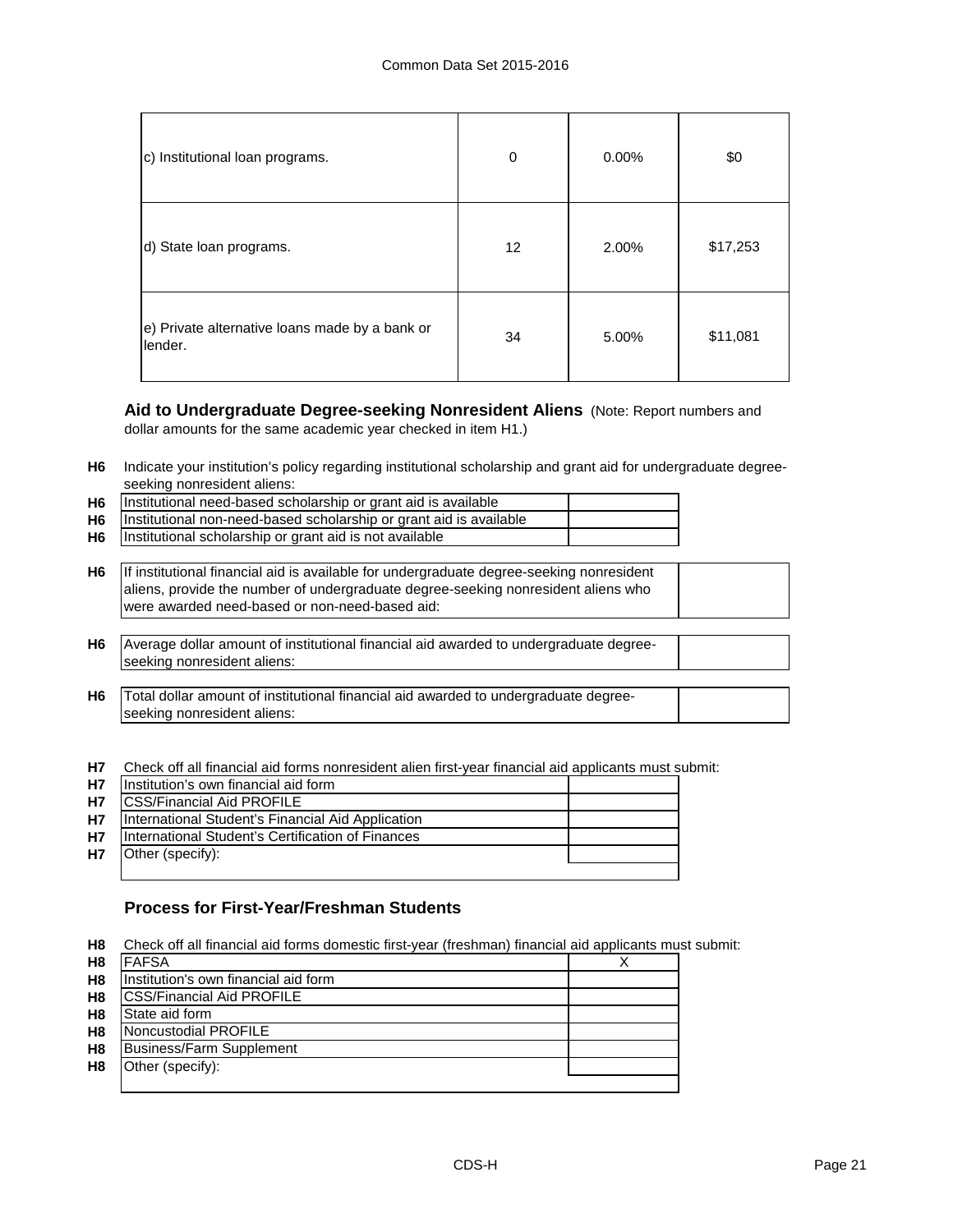#### **H9** Indicate filing dates for first-year (freshman) students:

| <b>H9</b>      | Priority date for filing required financial aid forms:                                |  |
|----------------|---------------------------------------------------------------------------------------|--|
| H <sub>9</sub> | Deadline for filing required financial aid forms:                                     |  |
| H9             | No deadline for filing required forms (applications processed on a<br>rolling basis): |  |

**H10** Indicate notification dates for first-year (freshman) students (answer a or b):

|                 | H <sub>10</sub> a) Students notified on or about (date): |                                              |     |    |
|-----------------|----------------------------------------------------------|----------------------------------------------|-----|----|
| H <sub>10</sub> |                                                          |                                              | Yes | No |
|                 |                                                          | H10 b) Students notified on a rolling basis: |     |    |
| <b>H10</b>      |                                                          | If yes, starting date:                       |     |    |

**H11** Indicate reply dates:

|                      | H11 Students must reply by (date): |  |
|----------------------|------------------------------------|--|
| <b>H11</b> or within | weeks of notification.             |  |

## **Types of Aid Available**

Please check off all types of aid available to undergraduates at your institution:

**H12** Loans

**H12** FEDERAL DIRECT STUDENT LOAN PROGRAM (DIRECT LOAN)

| <b>H12</b> IDirect Subsidized Stafford Loans  |  |
|-----------------------------------------------|--|
| <b>H12</b> Direct Unsubsidized Stafford Loans |  |
| <b>H12</b> Direct PLUS Loans                  |  |

| <b>H12</b> Federal Perkins Loans                      |  |
|-------------------------------------------------------|--|
| <b>H12</b> Federal Nursing Loans                      |  |
| <b>H12</b> State Loans                                |  |
| H12 College/university loans from institutional funds |  |
| $H12$ Other (specify):                                |  |
|                                                       |  |

## **H13** Scholarships and Grants

| <b>H13 NEED-BASED:</b>                                                   |   |
|--------------------------------------------------------------------------|---|
| H <sub>13</sub>   Federal Pell                                           |   |
| $H13$ SEOG                                                               |   |
| H13 State scholarships/grants                                            | X |
| <b>H13</b> Private scholarships                                          | X |
| H13 College/university scholarship or grant aid from institutional funds |   |
| <b>H13</b> United Negro College Fund                                     |   |
| H13 Federal Nursing Scholarship                                          |   |
| <b>H13</b> Other (specify):                                              |   |
|                                                                          |   |

| H <sub>14</sub> | Check off criteria used in awarding institutional aid. Check all that apply. |   |   |  |  |  |
|-----------------|------------------------------------------------------------------------------|---|---|--|--|--|
| H <sub>14</sub> | Non-Need Based<br>Need-Based                                                 |   |   |  |  |  |
| H <sub>14</sub> | Academics                                                                    | х | Χ |  |  |  |
| H <sub>14</sub> | Alumni affiliation                                                           |   |   |  |  |  |
| H <sub>14</sub> | Art                                                                          | Χ | Χ |  |  |  |
| H <sub>14</sub> | <b>Athletics</b>                                                             | Χ |   |  |  |  |
| H <sub>14</sub> | Job skills                                                                   |   |   |  |  |  |
| H <sub>14</sub> | <b>ROTC</b>                                                                  |   |   |  |  |  |
| H <sub>14</sub> | Leadership                                                                   | Χ |   |  |  |  |
| H <sub>14</sub> | Minority status                                                              |   |   |  |  |  |
| H <sub>14</sub> | Music/drama                                                                  | Χ |   |  |  |  |
| H <sub>14</sub> | Religious affiliation                                                        |   |   |  |  |  |
| H <sub>14</sub> | State/district residency                                                     |   |   |  |  |  |
|                 |                                                                              |   |   |  |  |  |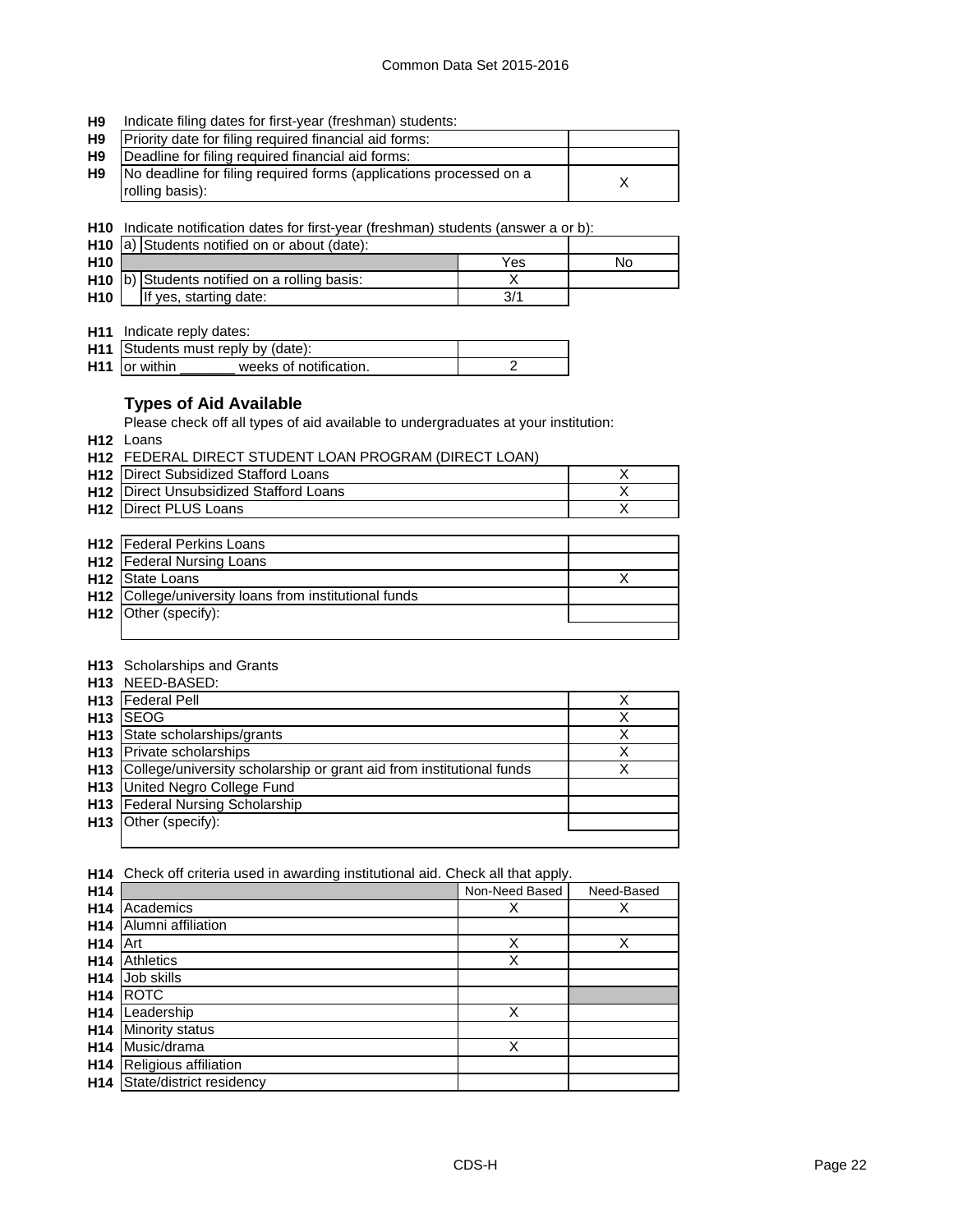# **H15**

If your institution has recently implemented any major financial aid policy, program, or initiative to make your institution more affordable to incoming students such as replacing loans with grants, or waiving costs for families below a certain income level please provide details below: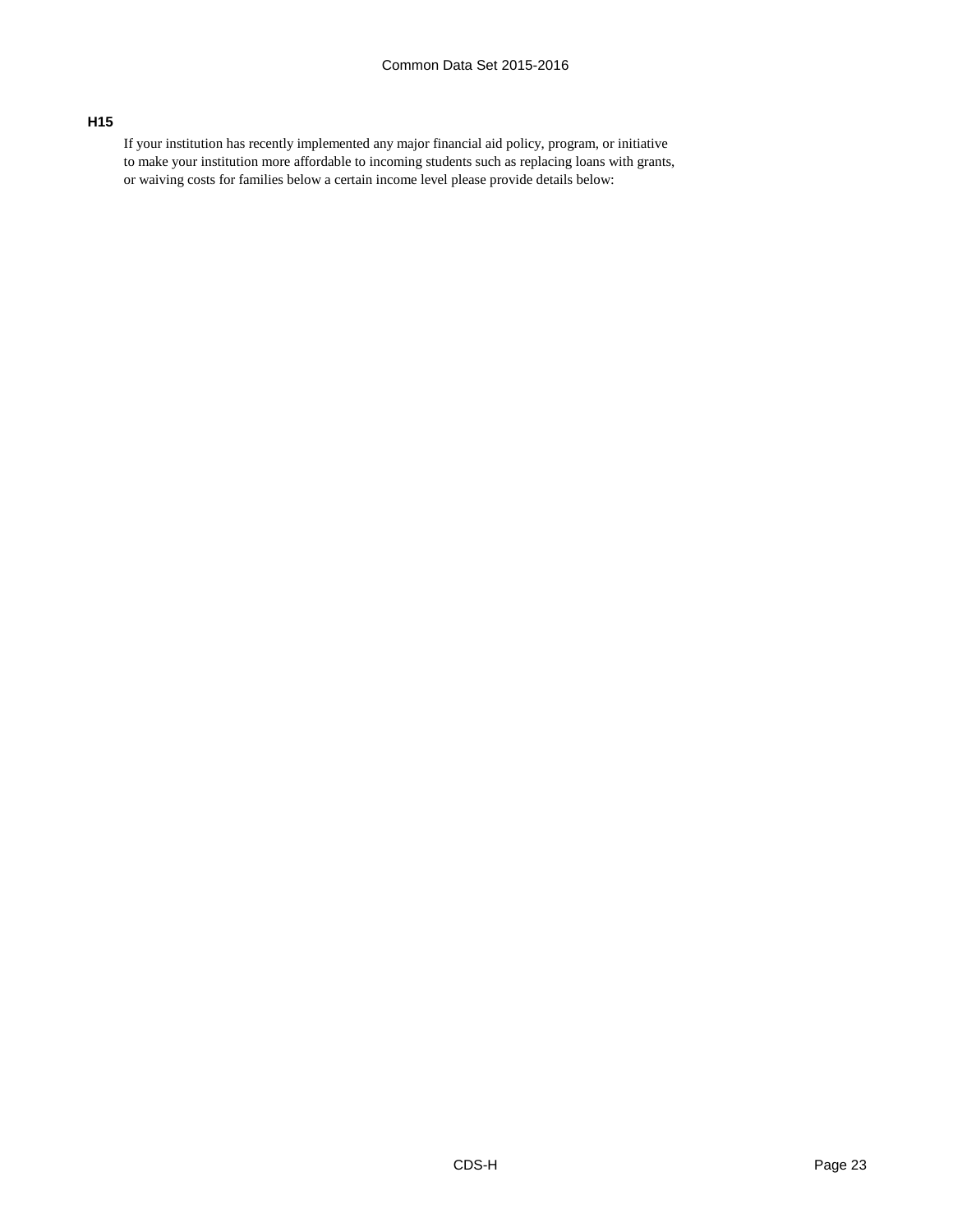# **I. INSTRUCTIONAL FACULTY AND CLASS SIZE**

**Please report the number of instructional faculty members in each category for Fall 2015. Include faculty who are on your institution's payroll on the census date your institution uses for IPEDS/AAUP.**

#### **I1**

The following definition of full-time instructional faculty is used by the American Association of University Professors (AAUP) in its annual Faculty Compensation Survey (the part time definitions are not used by AAUP). Instructional Faculty is defined as those members of the instructional-research staff whose major regular assignment is instruction, including those with released time for research. Use the chart below to determine inclusions and exclusions:

|                                                                                                                                                                                                                                          | Full-time | Part-time                                                                              |
|------------------------------------------------------------------------------------------------------------------------------------------------------------------------------------------------------------------------------------------|-----------|----------------------------------------------------------------------------------------|
| (a) instructional faculty in preclinical and clinical medicine, faculty who are not paid (e.g.,<br>those who donate their services or are in the military), or research-only faculty, post-<br>doctoral fellows, or pre-doctoral fellows | Exclude   | Include only if<br>they teach one<br>or more non-<br>clinical credit<br><b>COULSES</b> |
| (b) administrative officers with titles such as dean of students, librarian, registrar, coach,<br>and the like, even though they may devote part of their time to classroom instruction and<br>may have faculty status                   | Exclude   | Include if they<br>teach one or<br>more non-<br>clinical credit<br>courses             |
| (c) other administrators/staff who teach one or more non-clinical credit courses even<br>though they do not have faculty status                                                                                                          | Exclude   | Include                                                                                |
| (d) undergraduate or graduate students who assist in the instruction of courses, but have Exclude<br>titles such as teaching assistant, teaching fellow, and the like                                                                    |           | Exclude                                                                                |
| (e) faculty on sabbatical or leave with pay                                                                                                                                                                                              | Include   | Exclude                                                                                |
| (f) faculty on leave without pay                                                                                                                                                                                                         | Exclude   | Exclude                                                                                |
| (g) replacement faculty for faculty on sabbatical leave or leave with pay                                                                                                                                                                | Exclude   | Include                                                                                |

*Full-time instructional faculty:* faculty employed on a full-time basis for instruction (including those with released time for research)

*Part-time instructional faculty:* Adjuncts and other instructors being paid solely for part-time classroom instruction. Also includes full-time faculty teaching less than two semesters, three quarters, two trimesters, or two four-month sessions. Employees who are not considered full-time instructional faculty but who teach one or more non-clinical credit courses may be counted as part-time faculty.

*Minority faculty: includes faculty who designate themselves as Black, non-Hispanic; American Indian or Alaska Native; Asian, Native Hawaiian or other Pacific Islander, or Hispanic.* 

*Doctorate: includes such degrees as Doctor of Philosophy, Doctor of Education, Doctor of Juridical Science, and Doctor of Public Health in any field such as arts, sciences, education, engineering, business, and public administration. Also*  includes terminal degrees formerly designated as "first professional," including dentistry (DDS or DMD), medicine (MD), *optometry (OD), osteopathic medicine (DO), pharmacy (DPharm or BPharm), podiatric medicine (DPM), veterinary medicine (DVM), chiropractic (DC or DCM), or law (JD).*

*Terminal degree:* the highest degree in a field: example, M. Arch (architecture) and MFA (master of fine arts).

| 11           |    |                                                                    | Full-Time | Part-Time | Total |
|--------------|----|--------------------------------------------------------------------|-----------|-----------|-------|
| 11           | a) | Total number of instructional faculty                              | 317       | 107       | 424   |
| $\mathbf{I}$ | b  | Total number who are members of minority groups                    | 48        | 9         | 57    |
| $\mathbf{I}$ |    | Total number who are women                                         | 142       | 54        | 196   |
| $\mathbf{I}$ | d) | Total number who are men                                           | 175       | 53        | 228   |
| $\mathbf{I}$ | е  | Total number who are nonresident aliens (international)            |           |           |       |
|              |    | Total number with doctorate, or other terminal degree              |           |           |       |
| $\mathbf{I}$ |    |                                                                    | 227       | 11        | 238   |
|              | g) | Total number whose highest degree is a master's but not a terminal |           |           |       |
| 11           |    | master's                                                           | 85        | 42        | 127   |
| 11           |    | Total number whose highest degree is a bachelor's                  |           | 0         |       |
|              |    | Total number whose highest degree is unknown or other (Note:       |           |           |       |
| 11           |    | Items f, g, h, and i must sum up to item a.)                       | 5         | 54        | 59    |
|              |    | Total number in stand-alone graduate/ professional programs in     |           |           |       |
| 11           |    | which faculty teach virtually only graduate-level students         |           |           |       |

#### **I2 Student to Faculty Ratio**

Report the Fall 2015 ratio of full-time equivalent students (full-time plus 1/3 part time) to full-time equivalent instructional faculty (full time plus 1/3 part time). In the ratio calculations, exclude both faculty and students in stand-alone graduate or professional programs such as medicine, law, veterinary, dentistry, social work, business, or public health in which faculty teach virtually only graduate-level students. Do not count undergraduate or graduate student teaching assistants as faculty.

| 12 | Fall 2015 Student to Faculty ratio | Ito | (based on | 7410 students |
|----|------------------------------------|-----|-----------|---------------|
|    |                                    |     | and       | 353 faculty). |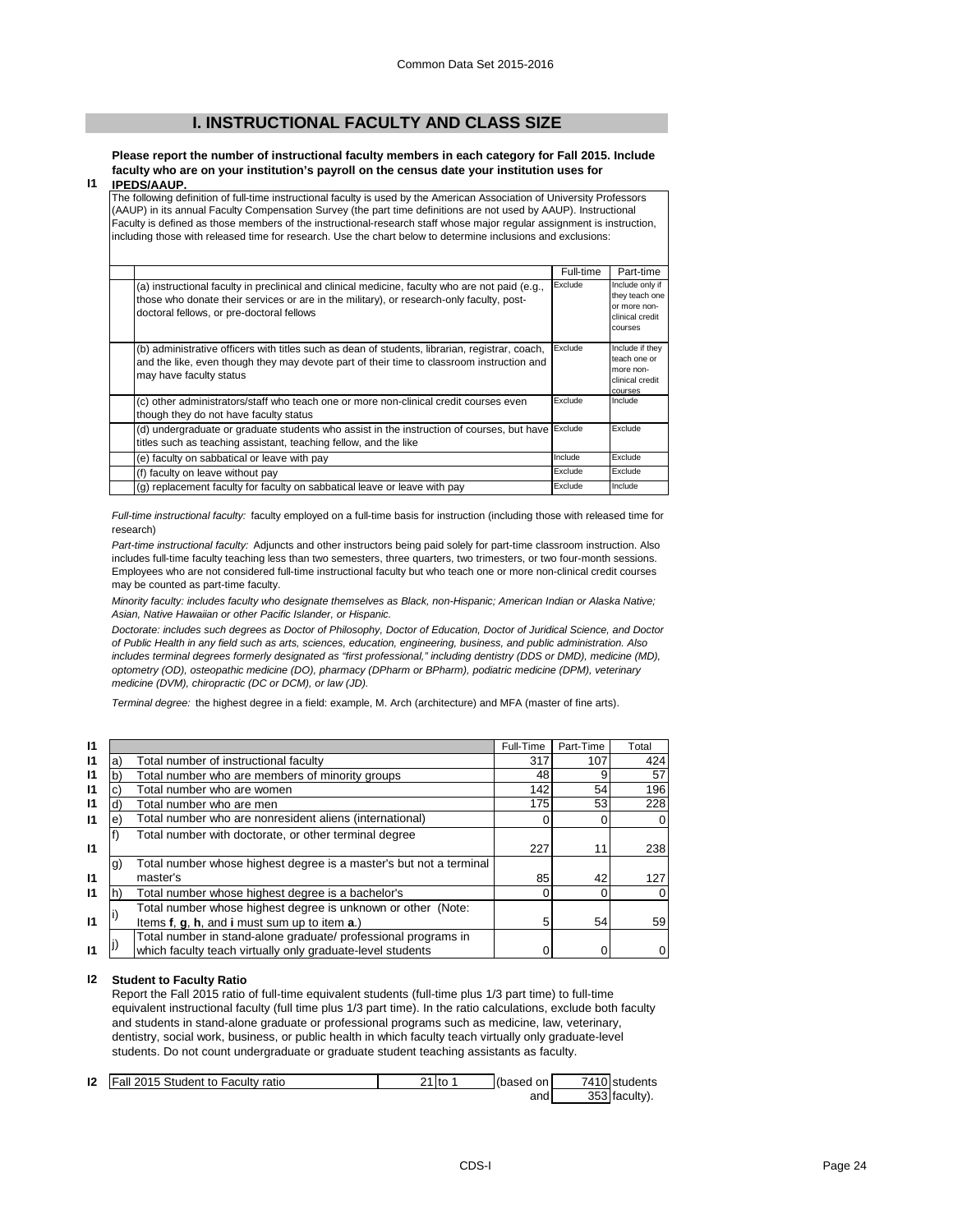## **I3 Undergraduate Class Size**

In the table below, please use the following definitions to report information about the size of classes and class sections offered in the Fall 2015 term.

*Class Sections:* A class section is an organized course offered for credit, identified by discipline and number, meeting at a stated time or times in a classroom or similar setting, and not a subsection such as a laboratory or discussion session. Undergraduate class sections are defined as any sections in which at least one degree-seeking undergraduate student is enrolled for credit. Exclude distance learning classes and noncredit classes and individual instruction such as dissertation or thesis research, music instruction, or one-to-one readings. Exclude students in independent study, co-operative programs, internships, foreign language taped tutor sessions, practicums, and all students in one-on-one classes. Each class section should be counted only once and should not be duplicated because of course catalog crosslistings.

*Class Subsections:* A class subsection includes any subsection of a course, such as laboratory, recitation, and discussion subsections that are supplementary in nature and are scheduled to meet separately from the lecture portion of the course. Undergraduate subsections are defined as any subsections of courses in which degree-seeking undergraduate students enrolled for credit. As above, exclude noncredit classes and individual instruction such as dissertation or thesis research, music instruction, or one-to-one readings. Each class subsection should be counted only once and should not be duplicated because of cross-listings.

Using the above definitions, please report for each of the following class-size intervals the number of class sections and class subsections offered in Fall 2015. For example, a lecture class with 800 students who met at another time in 40 separate labs with 20 students should be counted once in the "100+" column in the class section column and 40 times under the "20-29" column of the class subsections table.

**Number of Class Sections with Undergraduates Enrolled**

| 13 | Undergraduate Class Size (provide numbers) |         |       |       |       |       |       |        |              |  |  |  |
|----|--------------------------------------------|---------|-------|-------|-------|-------|-------|--------|--------------|--|--|--|
| 13 | <b>CLASS</b>                               | $2-9$   | 10-19 | 20-29 | 30-39 | 40-49 | 50-99 | $100+$ | <b>Total</b> |  |  |  |
| 13 | <b>SECTIONS</b>                            | 76      | 194   | 277   | 172   | 78    | 89    |        | 894          |  |  |  |
|    |                                            |         |       |       |       |       |       |        |              |  |  |  |
| 13 | <b>CLASS SUB-</b>                          | $2 - 9$ | 10-19 | 20-29 | 30-39 | 40-49 | 50-99 | $100+$ | Total        |  |  |  |
| 13 | <b>SECTIONS</b>                            | 18      | 61    | 107   | 23    |       | 2     |        | 213          |  |  |  |

#### **I3**

#### CDS-I Page 25